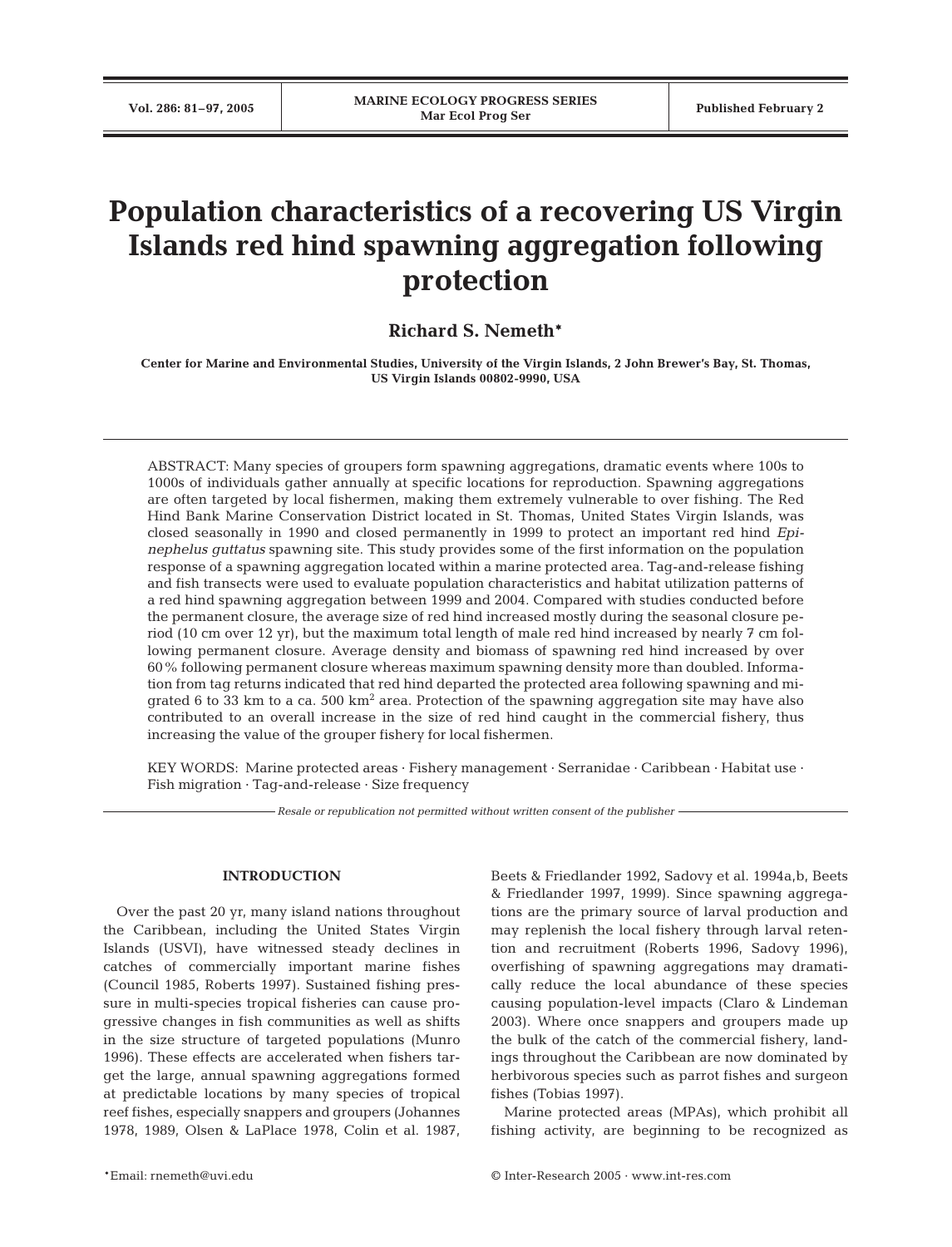alternative marine conservation management tools implemented to attain sustainable fish populations by maintaining ecosystem biodiversity, conserving genetic diversity, enhancing spawning stock, increasing productivity and reproductive output and protecting habitat structure (reviews by Allison et al. 1998, Bohnsack 1998, Appeldoorn & Lindeman 2003). Most MPAs, regardless of size, seem to have a relatively rapid (1 to 3 yr) and positive effect on the density, biomass, size and diversity of organisms within the closed area compared to outside or after reserve formation versus before (Halpern & Warner 2002, review). Although these reviews showed the positive effects of MPA's on various biological measures inside reserves, most existing reserves may be too small to benefit regional fisheries (i.e. beyond the area immediately adjacent to reserve boundaries) and have a limited ability to permanently protect populations such as groupers and snappers that engage in long-distance migrations (McClanahan & Kaunda-Arara 1996, Bohnsack 1998, McClanahan & Mangi 2000, Roberts et al. 2001). However, well-placed MPAs can protect particularly vulnerable periods during a species life history such as temporary residence in nursery, feeding and spawning habitats (Kramer & Chapman 1999).

The life-history characteristics of groupers forming spawning aggregations render them particularly vulnerable to even moderate fishing mortality. For example, most species of Caribbean groupers are protogynous hermaphrodites that form size-structured spawning aggregations comprised of small females and large terminal-phase males (Domeier & Colin 1997). Intensive fishing pressure on grouper spawning aggregations can severely reduce overall biomass (Alcala 1988, Roberts 1995), decrease size and age at sexual maturity due to selective removal of the large reproductive males (PDT 1990), and drastically alter the sex ratio and disrupt the social structure necessary for successful reproduction (Colin et al. 1987, Shapiro et al. 1994, Beets & Friedlander 1999). Seasonal and permanent closures have been enacted to protect the biological integrity of single-species fish spawning aggregations (Sadovy 1994, Bohnsack 1996, Domeier & Colin 1997). Unfortunately, area closures can take years to establish and, when finally implemented, overfishing has usually caused serious damage to the spawning populations and either collapse of the aggregation has already occurred or recovery is very slow (Olsen & LaPlace 1978, Claro et al. 2001).

Negative impacts of fishing on grouper and snapper spawning aggregations have been documented throughout the Caribbean, e.g. Belize (Heyman et al. 2001, Sala et al. 2001), Bermuda (Luckhurst 1996), Cuba (Claro & Lindeman 2003), Florida Keys (Lindeman et al. 2000), Mexico (Aguilar-Perera & Aguilar-

Davila 1996), Puerto Rico (Shapiro et al. 1993, Sadovy et al. 1994a,b), and the US Virgin Islands (Olsen & LaPlace 1978). Few empirical examples exist, however, of a permanent marine protected area facilitating the recovery of a spawning aggregation. The primary objective of this paper was to report on the population response of a red hind spawning aggregation following establishment of a MPA.

In the United States Virgin Islands, intensive fishing throughout the 1970s and early 1980s eliminated several Nassau *Epinephelus striatus* and yellow-fin *Mycteroperca venenosa* grouper spawning aggregations (Olsen & LaPlace 1978). After the population collapse of these 2 species, commercial fishermen began targeting the red hind *E. guttatus*, a smaller serranid that also forms spawning aggregations (Beets & Friedlander 1999). Red hind contributed 70 to 99% of the total catch of fin fish landed in the Virgin Islands between 1987 and 1992 (Cummings et al. 1997). By the late 1980s an evaluation of the red hind stock around St. Thomas showed dramatic decreases in average length and an extremely skewed female-to-male sex ratio (15:1) of the spawning population (Beets & Friedlander 1992), suggesting a disproportional harvest of large males (Sadovy & Figuerola 1992). In an effort to avert another fishery collapse, a 3 mo seasonal closure, which encompassed the December through February spawning season, was implemented in November 1990 on the island of St. Thomas to protect the annual spawning aggregation of red hind. This spawning aggregation site, known locally as the Red Hind Bank, is located along the shelf edge 12 km south of St. Thomas and includes the site of an extirpated Nassau grouper spawning aggregation (Beets & Friedlander 1999).

After several years of seasonal protection the red hind spawning population on St. Thomas began to show signs of recovery. By 1997 the average size of spawning adults had increased by 7 cm in length and the sex ratio had shifted to 4 females per male (Beets & Friedlander 1999). The potential value of this site to the local fishery led the Caribbean Fisheries Management Council, with the support of local fishermen, to recommend the Red Hind Bank as a permanent 'Marine Conservation District' (MCD). In December 1999 the Red Hind Bank MCD was established as the first no-take fishery reserve in the USVI, and protected  $41 \text{ km}^2$  of deep coral reefs (33 to 45 m) along the southern shelf of the insular platform. The creation of the MCD, which represents approximately 1.5% of the fishing grounds within the Virgin Islands (Bohnsack 2000), reflected a shift in management from a single-species approach (seasonal closure) to an ecosystem-level approach that protected not only key species of commercial importance but also provided protection of a large area of critical fish habitat (Allison et al. 1998).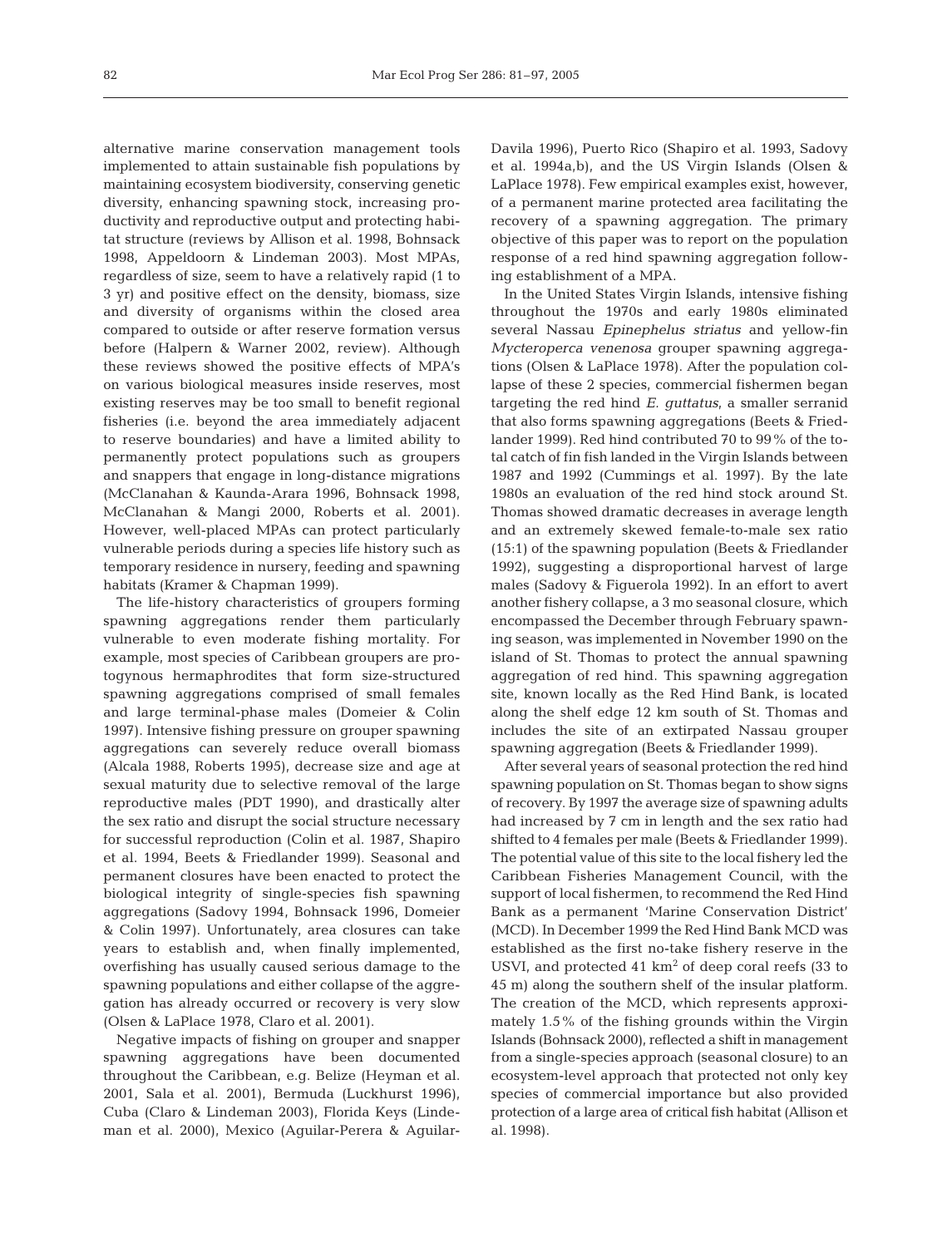However, because red hind migrate to their spawning aggregation sites on an annual basis, it was unclear if the permanent closure and protection of critical fish spawning habitat would have additional positive effects on the spawning population (as described by Beets & Friedlander 1999) or if it would enhance the local fishery. The primary objectives of the research presented in this paper were to (1) characterize the red hind spawning aggregation and document changes in size structure, density and biomass of the spawning population following establishment of the MCD, (2) compare these parameters with published data on the spawning population during seasonal closure, (3) characterize habitat use and movement patterns of the spawning population and (4) identify the source population of the St. Thomas spawning aggregation and determine if fish leaving the spawning aggregation contributed to the local fishery. Research by Shapiro (1987) and Sadovy et al. (1994b) indicated that, following spawning, females migrate to shallower inshore areas while the larger males remain on the deeper offshore reefs. Based on these gender-specific migratory patterns, it was hypothesized that the permanent closure would have additional positive effects, relative to the seasonal closure, on the size structure

and density of the red hind spawning population since a proportion of the spawning population, including larger males, would remain within the MCD and not be caught by the commercial fishery. Moreover, since red hind are known to disperse 10 to 18 km from the spawning aggregation (Colin et al. 1987, Sadovy et al. 1992), it was predicted that some of the red hind from the St. Thomas spawning aggregation would migrate beyond the boundaries of the MCD to be caught by the local fishery. This paper reports on the conservation management implications of protecting a red hind spawning aggregation site and evaluates the benefits to the local fishery.

### **MATERIALS AND METHODS**

**Study site and species.** The MCD is 12 km south of St. Thomas, USVI, encompasses 41 km<sup>2</sup> of shelf-edge reef, and contains at least 1 primary red hind spawning aggregation site (Beets & Friedlander 1999). The primary spawning aggregation site extends from 18° 12.20' N, 65° 0.10' W to 18° 12.20 N, 65° 0.40 W and is located within the MCD (Fig. 1). Depth at the spawning aggregation site ranged from 33 to 45 m. Large



Fig. 1. Chart of northern Virgin Islands and eastern Puerto Rico showing boundaries of the Red Hind Marine Conservation District  $(s$ mall blue trapezoid), minimum boundary of red hind spawning population migration (large red polygon = 500 km<sup>2</sup>), recapture locations of tagged red hind  $(\blacksquare)$ , and location of red hind spawning aggregation  $(\blacklozenge)$ . Depths in meters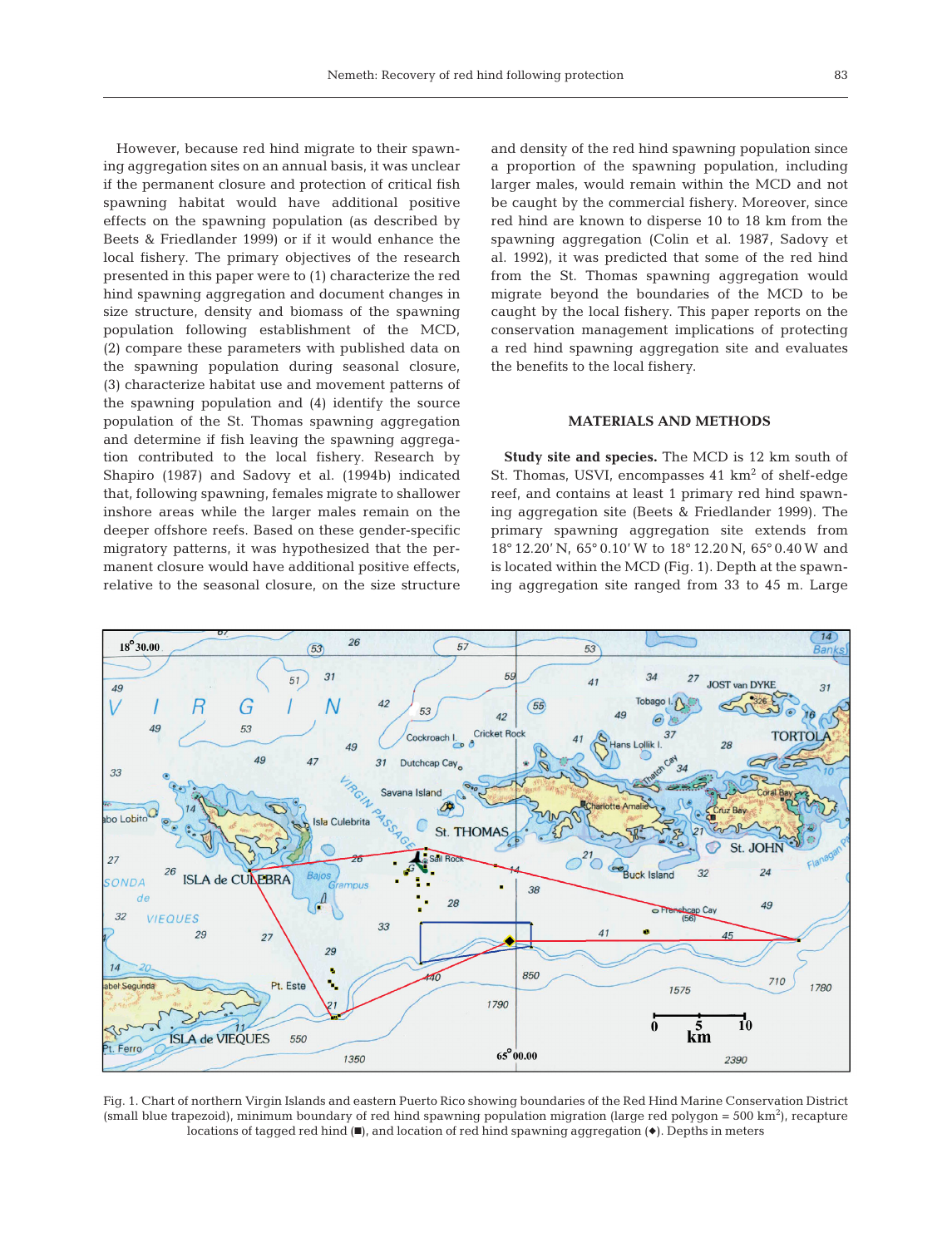areas within the MCD including the spawning aggregation site are composed of well developed and diverse coral reefs dominated by *Montastraea franksi* corals which form 1 to 2 m-wide mushroom-shaped colonies.

Red hind *Epinephelus guttatus* are long-lived reef fish (11 to 22 yr, Luckhurst et al. 1992, Sadovy et al. 1992, Potts & Manooch 1995) that form annual spawning aggregations. They migrate to spawning sites several weeks before the onset of the spawning season and begin to aggregate 5 to 7 d before the full moon between December and February. The aggregation usually peaks in January and spawning can occur from 0 to 4 d before the full moon (Shapiro et al. 1993, Beets & Friedlander 1999). In January 2000, 2001 and 2003, the area of the red hind spawning aggregation was estimated by drift-fishing, setting fish traps and diving around the aggregation area and recording GPS coordinates when visual counts and catch rates declined rapidly. The GPS coordinates were downloaded into OziExplorer shareware and the resulting polygon marked the outer boundaries of the aggregation. The primary aggregation site was marked with several semi-permanent moorings to assist in relocation and to avoid anchor damage on the coral reef.

**Population characterization and assessment.** SCUBA diver assessments of *Epinephelus guttatus* size structure and spawning aggregation density were conducted from December to February during 5 consecutive spawning seasons: 1999–2000, 2000–2001, 2001–2002, 2002–2003, 2003–2004. Since January was the primary spawning month, each spawning season will be referred to by a single calendar year (e.g. the period December 2002 to February 2003 as the 2003 spawning season). Due to rough sea conditions in 2002 and 2004, tag-and-release fishing and gender determination were only conducted during the 2000, 2001 and 2003 spawning seasons (i.e. only diver surveys were conducted in 2002 and 2004). Statistical tests analyzed density, length and biomass of the annual red hind spawning aggregation to determine if significant changes occurred among years following permanent closure of the St. Thomas red hind spawning site and between seasonal closure and permanent closure periods.

Changes in population density among years were assessed using visual SCUBA surveys (no. 100  $\mathrm{m}^{-2}$ ) and trap catches (catch per unit effort, i.e. per trap haul, CPUE). SCUBA surveys consisted of a diver swimming at a constant speed with the tape unreeling behind and recording red hind in the following size classes: <10 cm, 11–20, 21–30, 31–40 and >41 cm. Each diver held a 1 m wide T-shaped bar constructed of 1.27 cm PVC pipe and marked with 5 cm increments that was used to estimate transect width and fish size.

Due to the depth of the spawning aggregation site, each diver was able to complete 3 to 4 belt transects of  $30 \times 2$  m each per dive, and a minimum of 6 transects were conducted each day. Most visual surveys were conducted around the full moon period and encompassed the spawning peaks which could occur up to 4 d before the full moon (Beets & Friedlander 1999, R. S. Nemeth pers. obs.). Visual surveys were used to measure both the average and peak spawning densities. Average spawning density data included counts of red hind throughout the aggregation area 4 d before and up to 2 d after the full moon in December, January and February. Peak spawning density data included the maximum density seen on any one day during the spawning period at the approximate center of the primary spawning aggregation site. Beets & Friedlander (1999) also estimated red hind density by counting fish along 4 transects of  $50 \times 8$  m each conducted at the center of the primary spawning aggregation on January 22, 1997, 1 d before the full moon. Based on my knowledge of this spawning aggregation and the fact that this day corresponded to the highest trap-catch rates in their study, the 1997 data most probably represented high average or maximum red hind densities. Since these data approximated maximum density, they were compared to annual peak spawning densities recorded each spawning season. However, as a conservative approach, the 1997 density data were also compared to average densities of red hind when testing for the effect of the MCD closure on spawning aggregation density. To standardize density estimates between years and allow comparison with published literature, only visual counts conducted during the month of January were included in the analysis. Biomass was calculated from fish transect data using the Bohnsack & Harper (1988) length–weight relationship: *W* =  $aL^b$  where *W* = weight (g),  $a = 0.0111$ ,  $b = 3.1124$ , and  $L =$  length (cm). Then  $B = WD/1000$  where  $B =$  biomass (kg  $100 \,\text{m}^{-2}$ ) and *D* = fish density (no.  $100 \,\text{m}^{-2}$ ). Data for maximum spawning density met the assumptions of normality (Kolmogorov-Smirnov test, p > 0.05) and homogeneity of variances (Levene median test, p = 0.834) and were tested with 1-way ANOVA; Tukey's test was used for multiple comparisons. Average density and biomass data did not conform to parametric testing, so the nonparametric Kruskall-Wallis analysis of variance on ranks and Dunn's multiple-comparison tests were used.

Catch-and-release fishing was conducted during 3 of the 5 spawning seasons (Table 1) during the week preceding the full moon and a few days after. Extremely poor weather and rough sea conditions prevented fishing during the 2002 and 2004 seasons. Fishing gear included hand lines with 2 or 3 hooks baited with squid and single-funnel Antillean fish traps with 5.1 cm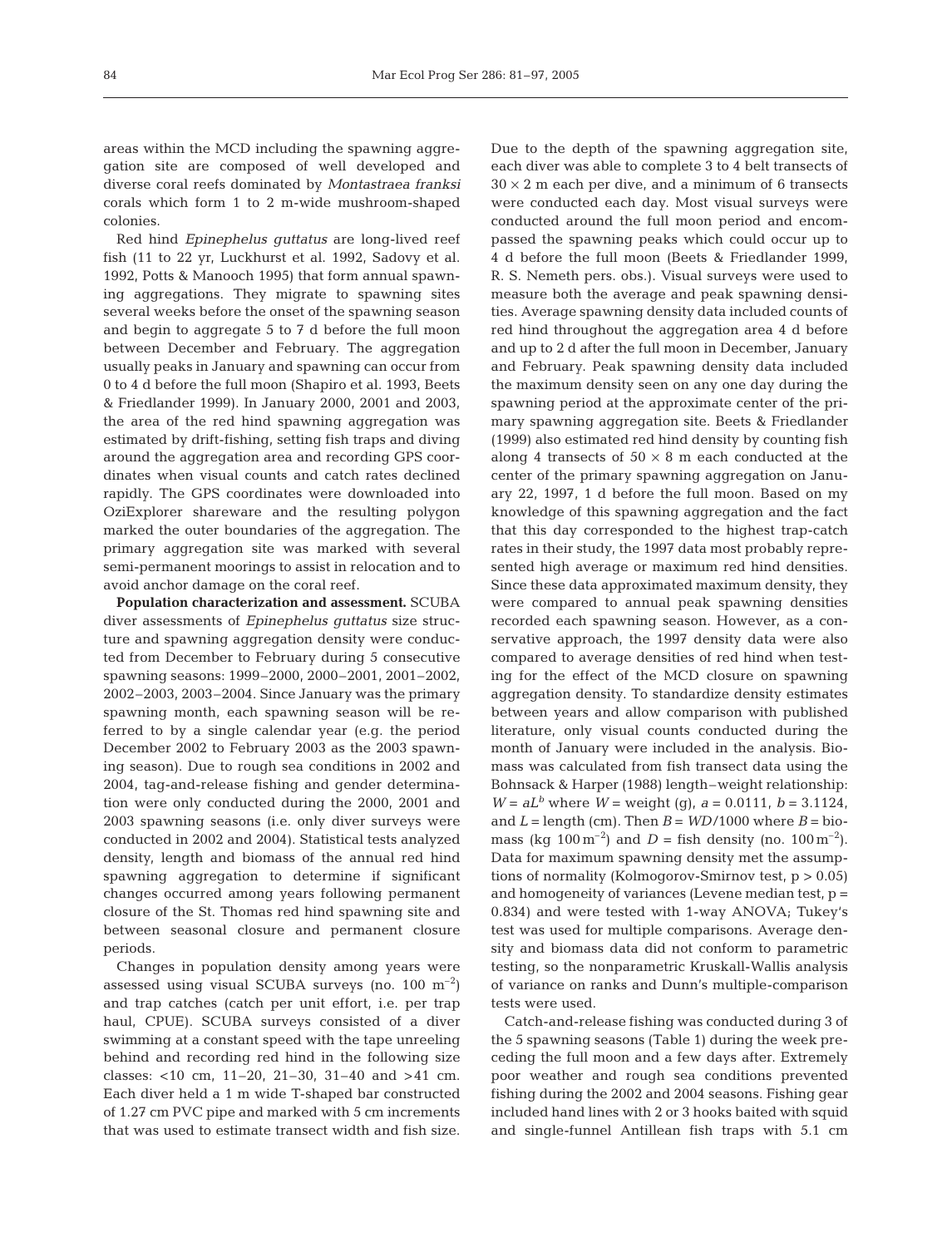| abic 1. Liphicphchas gamanas, building y cutch mioriniquon for 1999–2000, 2000, 2001, 2001–2002, 2002–2000 und<br>spawning seasons. Date: date of full moon; No. fish trans: no. of fish transects; CPUE: catch per unit effort; $-$ : no trap fishing |      |                   |                    |                    |                            |                               |                     |               |  |  |  |
|--------------------------------------------------------------------------------------------------------------------------------------------------------------------------------------------------------------------------------------------------------|------|-------------------|--------------------|--------------------|----------------------------|-------------------------------|---------------------|---------------|--|--|--|
| Month                                                                                                                                                                                                                                                  | Date | No. fish<br>trans | No. days<br>fished | Total<br>catch (n) | Hand line<br>catch $(\% )$ | Trap catch<br>(no. trap sets) | Trap<br><b>CPUE</b> | No.<br>tagged |  |  |  |
| Dec 1999ª                                                                                                                                                                                                                                              | 22   | 5                 | 2                  | 156                | 146 (93.6)                 | 10(7)                         | 1.43                | 124           |  |  |  |
| Jan 2000 <sup>a</sup>                                                                                                                                                                                                                                  | 20   | 15                | 5                  | 623                | 469 (75.3)                 | 154 (54)                      | 2.65                | 511           |  |  |  |
| Feb 2000                                                                                                                                                                                                                                               | 19   | 2                 | 4                  | 13                 | 7(53.8)                    | 6(18)                         | 0.33                | 5             |  |  |  |
| Year 1 total                                                                                                                                                                                                                                           |      | 22                | 11                 | 792                | 622 (78.5)                 | 170 (79)                      | 2.14 <sup>b</sup>   | 640           |  |  |  |
| Dec 2000                                                                                                                                                                                                                                               | 13   | 23                | 4                  | 87                 | 22(25.3)                   | 65 (48)                       | 1.35                | 36            |  |  |  |
| Jan 2001 <sup>a</sup>                                                                                                                                                                                                                                  | 9    | 75                | 14                 | 936                | 609 (65.1)                 | 327 (62)                      | 5.27                | 788           |  |  |  |
| Feb 2001 ª                                                                                                                                                                                                                                             | 8    | 30                | 9                  | 380                | 228(60.0)                  | 152 (54)                      | 2.81                | 322           |  |  |  |
| Year 2 total                                                                                                                                                                                                                                           |      | 128               | 27                 | 1403               | 859 (61.2)                 | 544 (164)                     | 4.04 <sup>b</sup>   | 1146          |  |  |  |
| Dec 2001 <sup>a</sup>                                                                                                                                                                                                                                  | 29   | 24                | $\Omega$           | $\Omega$           | 0(0)                       |                               |                     | $\Omega$      |  |  |  |
| Jan 2002 <sup>a</sup>                                                                                                                                                                                                                                  | 28   | 41                | 2                  | 5                  | 5(100)                     |                               |                     | 5             |  |  |  |
| Feb 2002                                                                                                                                                                                                                                               | 26   | 7                 |                    | $\Omega$           | 0(0)                       |                               |                     | $\mathbf{0}$  |  |  |  |
| Year 3 total                                                                                                                                                                                                                                           |      | 72                | 2                  | 5                  | 5(100)                     |                               |                     | 5             |  |  |  |
| Dec 2002                                                                                                                                                                                                                                               | 19   | 28                | 3                  | 73                 | 48 (65.8)                  | 25(25)                        | 1.00                | 57            |  |  |  |
| Jan 2003 <sup>a</sup>                                                                                                                                                                                                                                  | 18   | 42                | 6                  | 1114               | 92(8.3)                    | 1022 (109)                    | 9.38                | 986           |  |  |  |

Table 1. *Epinephelus guttatus*. Summary catch information for 1999–2000, 2000–2001, 2001–2002, 2002–2003 and 2003–2004

Feb 2003<sup>a</sup> 16 29 4 211 20 (9.5) 191 (49) 3.90 162 **Year 4 total 99 13 1398 160 (11.5) 1238 (183) 6.64** <sup>b</sup> **1205** Dec 2003 8 9 0 0 0 0 00 - - - 0  $J$ an 2004<sup>a</sup> 7 12 1 9 9 (100) - - 9 Feb 2004<sup>a</sup> 6 12 0 0 0 0 0 0 - - 0 **Year 5 total 33 1 9 9** (100) - - **9 Total 354 54 3607 1656 (45.9) 1952 (426) 4.27** <sup>b</sup> **3004**

<sup>a</sup>Primary spawning months each year

**b**Mean CPUE calculated from primary spawning months

(2 inch) square coated-wire mesh baited with local baitfish (*Jenkinsia* sp. and *Anchoa* sp.). In 2000 6 traps were fished, with 10 in 2001 and 12 in 2003. Fishing effort for traps typically consisted of traps being set and hauled twice each day, once in the morning following an overnight set (mean soak time  $= 21.8$  h, SD  $=$ 5.867, range =  $17$  to  $45$  h) and again in the afternoon (mean soak time =  $3.8 \text{ h}$ , SD =  $1.195$ , range =  $2 \text{ to } 8 \text{ h}$ ). Short daytime trap sets  $(n = 227)$ , which represented 53% of the trap effort, were fished between 7:30 and 12:30 h (mean =  $10:30$  h  $\pm$  0.047 SD) and caught nearly twice as many red hind than long overnight trap sets  $(n = 201)$ , which were usually fished between 14:00 and 10:30 h (mean = 14:00  $\pm$  0.070), ( $\chi^2$  = 21.83, p < 0.001; mean red hind per trap haul: short soak =  $5.8 \pm 1.0$ 6.56 SD, long soak =  $3.1 \pm 4.22$  SD). Trap catch data were compared to Beets & Friedlander's (1999) study conducted in January 1997. They fished 12 traps constructed with  $3.8 \text{ cm}^2 (1.5 \text{ inch}^2)$  mesh baited with local baitfish and used hand lines baited with squid. Beets & Friedlander (1999) pulled all traps only once a day, usually in the morning, followed by hand-line fishing. Since their 24 h soak time encompassed that of the 2 trap sets, data from my study were standardized as CPUE and long and short soak data were averaged for statistical comparison. Trap catch data did not conform to parametric testing, so nonparametric Kruskall-Wallis and Dunn's multiple-comparison tests were used.

Effort in hand-line fishing varied throughout the day and was difficult to quantify. For example, hand-line catch rates increased with slack tide and decreased as predatory fishes became more abundant. The number of persons fishing was also inversely related to catch rates. As catch rates increased, at least 2 persons stopped fishing in order to process the red hind and to record data (see below). Moreover, using hand lines as a method of catching fish became relatively less important as more traps were fished and catch rates from fish traps increased. For example, between the 2000 and 2003 spawning seasons, hand-line catch rates decreased from 78.5 to 11.5%, relative to trap catches (Table 1). Since hand-line fishing was difficult to standardize, no attempt was made to calculate its CPUE.

Red hind caught with hand lines and traps had over-inflated air bladders, which were vented using a 14 gauge hypodermic needle in 100 l tubs of seawater. Once fish regained buoyancy they were measured to the nearest 1 mm total length, tagged with numerically coded Floy T-bar anchor tags (Model FD-68B), and released overboard. Tags were inserted with a tagging gun into the dorsal musculature and through the pterigiophores of the second dorsal fin. Prior to release the abdomen of each fish was squeezed lightly, and if eggs or milt emerged, the gender was noted. In Year 4, gender was determined using ultrasound imaging (Whiteman et al. 2005).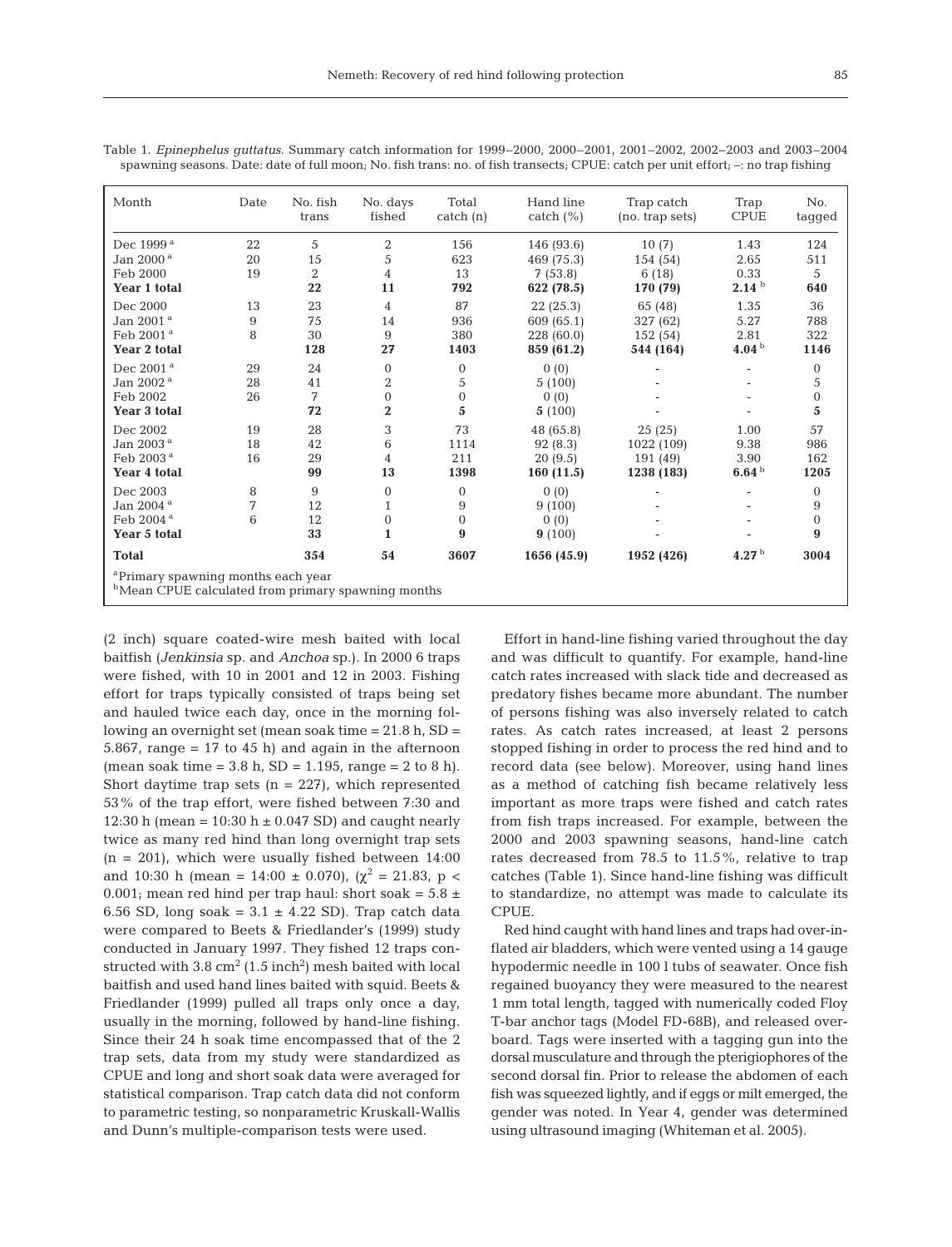Efforts were made to decrease mortality associated with catch-and-release fishing by reducing the amount of time that fish spent aboard the fishing vessel and increasing the supply of fresh seawater. Moreover, during the 2003 spawning season a specialized release cage was constructed that allowed fish to be lowered to the seafloor and remotely released, thus minimizing predation in the water column. These efforts were partly successful in that mortality associated with capture declined from  $18\%$  (n = 141 fish) in the first year, to  $14.4\%$  (n = 193 fish) in the second year to 11.5% ( $n = 156$  fish) in the last year of fishing (i.e. 2003 spawning season). Mortality, when it occurred, resulted from excessive bleeding from hook injury, air embolism from gas bladder expansion during ascent to the surface, or predation during retrieval or release of fish. The primary predators that attacked red hind near the boat were barracuda *Sphyraena barracuda* and occasionally king mackerel *Scomberomorous cavalla* and lemon sharks *Negaprion brevirostris*. Potential predators near the reef, in addition to those mentioned above, included large snappers *Lutjanus cyanopterus* and *L. joco*, green moray eels *Gymnothorax funebris*, nurse sharks *Ginglymostoma cirratum* and reef sharks *Carcharhinus perezii*. Green morays also contributed to pre-tagging mortality when they entered fish traps at night and swallowed several adult red hind.

Fish that did not survive capture were returned to the laboratory, measured, weighed to the nearest 0.1 g, and sexed by visual and microscopic inspection of their reproductive structures (Shapiro et al. 1993). A subsample of these fish was measured for total length (TL) and standard length (SL) which established the following relationship:  $TL = 1.6415 + 1.1174$  SL  $(r^2 =$ 0.98,  $n = 23$ ). Data on fish weight conformed to assumptions of ANOVA (Kolmogorov-Smirnov test for normality p > 0.05 and Levene test for homogeneity of variances  $p = 0.433$ . Analysis of covariance was used to test for differences in weight of males and females between years after homogeneity of regression slopes were confirmed (males:  $F_{(1,81)} = 0.48$ , p = 0.49, female:  $F_{(1,27)} = 0.13$ ,  $p = 0.72$ ). Weights for red hind are reported as adjusted least-square means.

**Movement patterns and habitat usage.** During the primary spawning week in January of 2000, 2001 and 2003, exploratory fishing with hand lines and traps was used to determine the boundary, and calculate the area of the spawning aggregation. Within this boundary occasional fish transects were conducted to verify the presence of red hind and calculate densities. Average densities of red hind throughout the aggregation area were used to estimate total number of fish within the spawning population.

Between January 4 and February 15, 2001, additional fish transects were conducted to record changes in red

hind density and evaluate coral habitat usage patterns between monthly spawning peaks. Catch-and-release fishing was also continued every couple of days during this same period to determine the size structure of the spawning population between spawning peaks.

The tag-and-release program was designed to gather information on the source area of spawning population, migratory distance, time spent on the MCD spawning site and growth rates. The writing on each Floy tag included: a unique fish identification code, a local telephone number and a '\$20 reward'. Press releases, fishermen workshops, and the distribution of reward posters at fishing ports and fish markets in St. Thomas, St. John, St. Croix, Culebra, Vieques, eastern Puerto Rico and the British Virgin Islands informed commercial and recreational fishermen of the tag reward program. Fishermen who returned a tag could receive the reward in exchange for information on date and location of capture. Fishermen who returned tagged red hind were paid market value for the fish in order to measure growth rates.

To document migratory pathways, Sonotronics acoustic tags (Model CT-82-2) were surgically implanted in the body cavity of 2 fish in January 2000 and 8 fish in January 2001. Prior to incision the area was sterilized with iodine then sutured following insertion of tag. Once the fish had recovered in a tub of flowing seawater it was carried in a mesh bag to the reef by divers, released by hand, and monitored for 10 to 15 min. Such fish were followed daily using a Sonotronics narrow-band tracking receiver (Model USR-96) and directional hydrophone (Model DH-4) until their signals were lost.

**Statistical analysis of historical data.** Results on population characteristics of the St. Thomas red hind spawning aggregation from this study were compared to data collected in 1997 during the seasonal closure period by Beets & Friedlander (1999). Statistical tests were conducted on fish length and weight, density, and biomass of the annual red hind spawning aggregation to determine if significant changes occurred following permanent closure of the St. Thomas Marine Conservation District, which included the red hind spawning aggregation site. This study was started in December 1999 (i.e. the Year 2000 spawning season), the same month that the MCD was established. Thus, the Year 2000 spawning season was considered part of the seasonal closure period because the characteristics of the red hind spawning population during this time period would still represent the effect of the seasonal closure and not that of the MCD. Any changes to the red hind spawning population that could be attributed to the MCD would not be evident until the following spawning season (i.e. December 2000 to February 2001), since the effective start date of the MCD was really March 1, 2000, the date the seasonal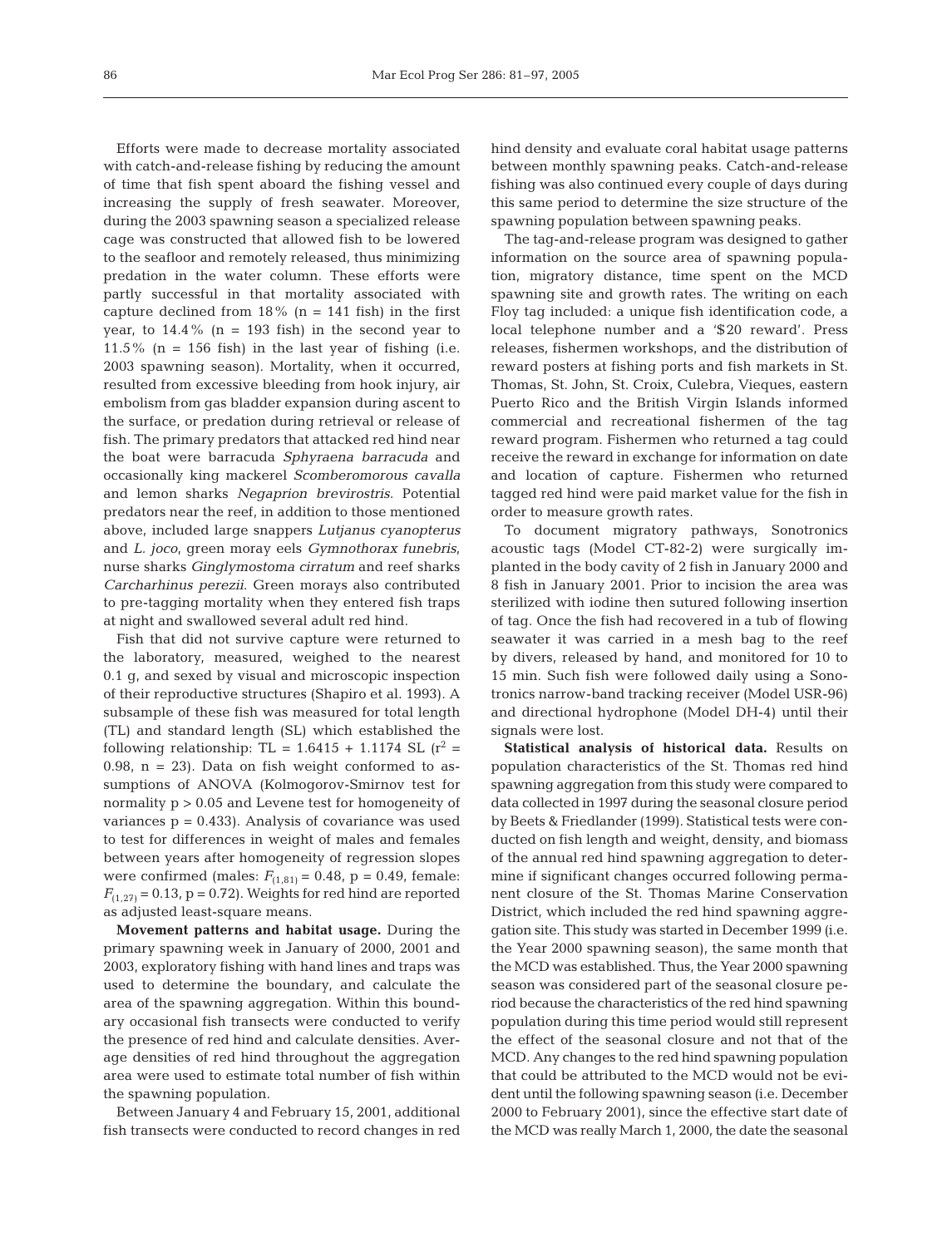closure would have ended. Thus, data from the 1997 and 2000 spawning seasons were considered part of the seasonal closure period, whereas the spawning seasons 2001, 2002, 2003 and 2004 were considered part of the permanent closure period. Density and biomass data were available for all years, whereas fish length, weight and catch data were available for only 1997 (Beets & Friedlander 1999) and 2000, 2001 and 2003 (this study). The null hypothesis that no difference in fish length, weight, density, biomass and CPUE of red hind existed before and after the establishment of MCD was tested using a 1-way ANOVA when data conformed to assumptions of parametric testing or a Kruskall-Wallis ranks test when data did not (see second subsection of 'Materials and methods').

To examine the impact of the MCD closure on the length of red hind caught in the fishery, size-frequency data from the beginning of the seasonal closure (1990) were extracted from published literature and reports, the National Marine Fisheries Service (NMFS) biostatistical database, and the Virgin Islands Division of Fish and Wildlife sea map and port surveys (VIDFW). This included 1992 to 1996 and 2002 (NMFS), and 1999, 2000, 2002 and 2003 (VIDFW). When appropriate, these historical fish length data, often reported as SL, were converted to TL using the equation  $TL =$ 1.6415 + 1.1174 SL (see second subsection of 'Materials and methods'). Statistical tests on these data considered 1991 through 1999 as seasonal closure and 2000 through 2003 as permanent closure. In this case, Year 2000 is included as part of the permanent closure period since port surveys in this year were conducted after the establishment of the MCD (i.e. after February 2000). The null hypothesis was tested using a nonparametric Kruskall-Wallis ranks test, which revealed no difference in fish length before and after establishment of the MCD.

#### **RESULTS**

#### **Spawning population abundance**

The average density of red hind, estimated from fish transects (n = 354), varied among months and years. Red hind aggregated to spawn in December and January of the first (1999 to 2000) and third (2001 to 2002) years of the study, in January and February of the second (2000 to 2001) and fifth (2003 to 2004) years of the study, and primarily in January of the fourth year of the study (2002 to 2003) (Fig. 2). The spawning peak typically occurred within 2 d of the January full moon of each year. Only in February 2001 did the density of red hind exceed the January spawning density (Fig. 2), but this difference was not significant:  $F_{(1,68)} = 0.85$ , p =



Fig. 2. *Epinephelus guttatus* Average (±SE) density in primary spawning aggregation site in St. Thomas, US Virgin Islands (USVI), from November to March. Symbols indicate primary months of spawning in the relevant years

0.36. Beets & Friedlander (1999) recorded 4.7 red hind 100  $\text{m}^{-2}$  ( $\pm$ 1.0 SD) on January 22, 1997 1 d before full moon. On this same day, trap catch rates peaked (Beets & Friedlander 1999), suggesting that the 1997 density estimate most probably represented the maximum density of spawning red hind, or at least a high average density. Since this value was a good approximation of maximum density, these data were compared with annual peak spawning densities found in this study. However, as a conservative approach, the 1997 density data were also used to compare average densities of red hind before and after MCD closure. Maximum spawning density of red hind was significantly greater in 2003 than in all other years (Fig. 3,  $F_{(4,34)} =$ 



Fig. 3. *Epinephelus guttatus*. Maximum (±SE) spawning density (no. fish  $100 \text{ m}^{-2}$ ) recorded during the January spawning peak for 6 spawning seasons at St. Thomas, USVI, red hind bank: 1997 (n = 4 transects), 2000 (n = 6), 2001 (n = 6), 2002 (n = 9), 2003 (n = 6), and 2004 (n = 12). Letters above *x*-axis indicate significant differences from Tukey's multiplecomparison test at p < 0.05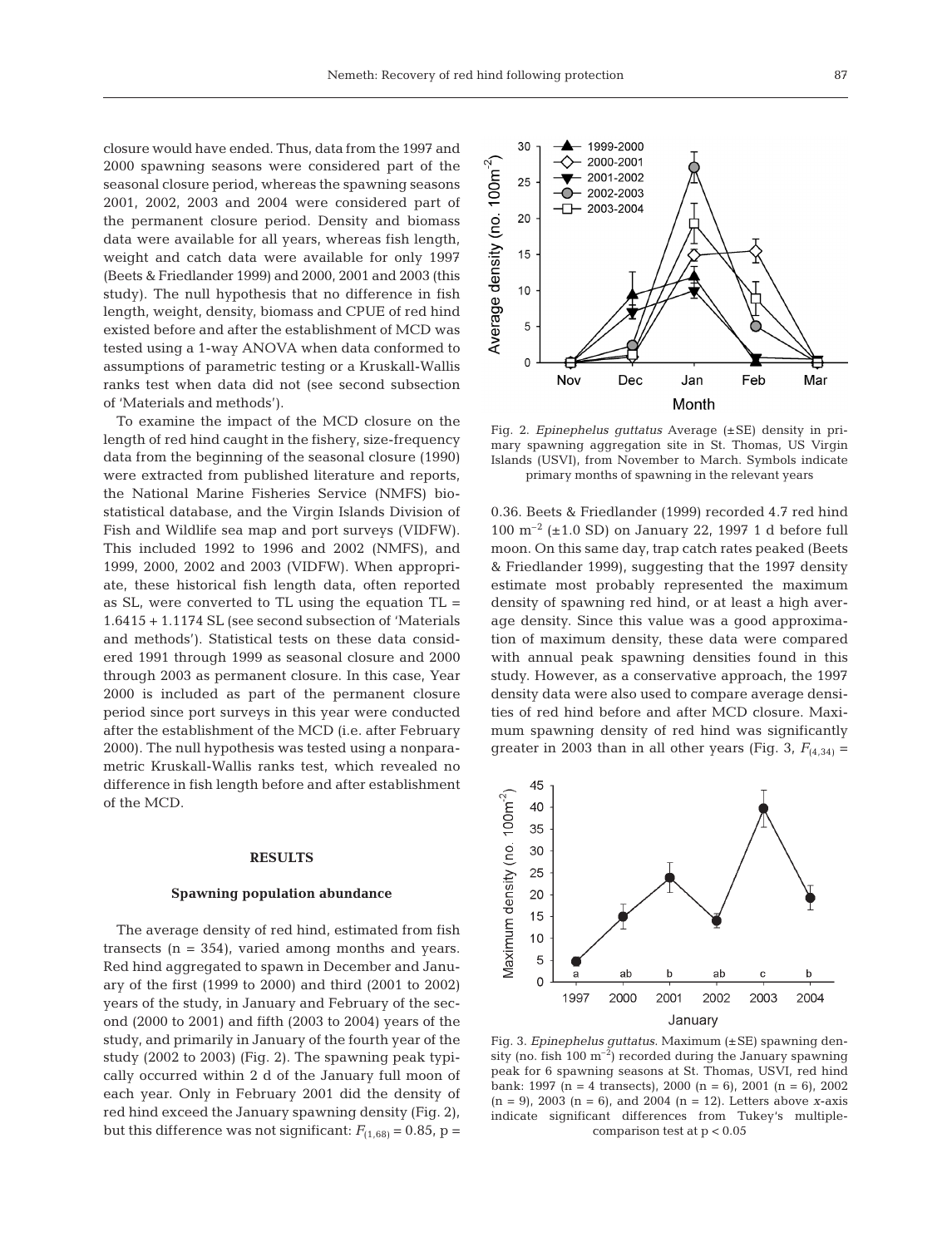10.253,  $n = 43$ ,  $p < 0.001$ ). The maximum density of red hind more than doubled after the MCD took effect (before MCD = 10.39 red hind 100  $m^{-2}$  ± 3.92 SD vs. after MCD = 24.25 red hind 100  $m^{-2}$  ± 8.32 SD). The average density of red hind changed significantly between the seasonal closure period (data from 1997 and 2000 spawning seasons) and after the MCD was established (Fig. 4A, average density before MCD = 10.4 red hind 100  $m^{-2}$  ± 5.81 SD, after MCD = 16.7 red hind 100 m<sup>-2</sup>  $\pm$  11.49; Mann-Whitney *U*-test = 113.5, n = 43,  $p < 0.002$ ).

A total of 3607 red hind were captured and measured during 3 yr of sampling with hand lines and fish traps (Table 1). Trap catches for the entire study period averaged 3.0 red hind trap<sup>-1</sup> ( $\pm$  4.27 SD, n = 426 trap sets) and ranged from 0 to 31 red hind trap<sup>-1</sup>. CPUE for the 2 primary spawning months of each year (see Table 1) increased significantly between 2000 and 2003 (Kruskal-Wallis *H* = 44.38, n = 355, p < 0.001). The MCD had a significant effect on January trap catches (Fig.4B, Mann-Whitney*U*-test = 6092, n =294, p < 0.001).

The mean biomass of spawning red hind increased by over 60% between the seasonal closure period (1997 and 2000) and after the establishment of the



Fig. 4. *Epinephelus guttatus.* Mean (±SE) change in (A) average density, (B) catch per trap haul and (C) biomass during seasonal closure and after the Red Hind Bank Marine Conservation District (MCD) was established at St. Thomas, USVI. p < 0.05 indicates significant change between level of protection

MCD (2001 and 2003) (Fig. 4C, Mann-Whitney *U*-test = 1222,  $n = 116$ ,  $p < 0.025$ ). Biomass estimates from SCUBA surveys for January of each year were 2000: 11.2 kg 100  $\text{m}^{-2}$  (±6.48 SD); 2001: 9.2 kg 100  $\text{m}^{-2}$  $(\pm 5.64$  SD); 2002: 10.1 kg 100 m<sup>-2</sup>  $(\pm 4.10$  SD); 2003: 25 kg 100 m<sup>-2</sup> (±13.10 SD); 2004: 18.7 kg 100 m<sup>-2</sup> (±10.30 SD). Biomass of red hind in 1997 was estimated from Beets & Friedlander (1999) to be 3.8 kg 100  $\mathrm{m}^{-2}$ . The maximum rate of change in biomass from 1997 to 2003 represented a 550% increase in a 6 yr period.

The area of the red hind aggregation within the MCD was calculated to be  $0.24 \text{ km}^2$  in both 2000 and 2001 and  $0.35 \text{ km}^2$  in 2003. This increase resulted from red hind occupying a larger area of contiguous coral reef to the west of the primary spawning aggregation. The average density of spawning red hind throughout the entire aggregation area (averaged from transects done from 4 d before to 1 d after full moon) for January 2000, 2001 and 2003 were 11.2, 16.4 and 24.0 red hind  $100 \text{ m}^{-2}$ , respectively. By multiplying the area of the aggregation by the average density of spawning red hind throughout this area, the total number of fish within the red hind spawning population was estimated to be 26 229 in 2000, 38 143 in 2001 and 84 000 in 2003. The dramatic increase of the spawning population between January 2000 and 2003 resulted from a combination of the westward expansion of the spawning aggregation and the higher densities of red hind within this area. The continuity of the spawning aggregation from the primary site to the western boundary was verified using fishing and diver surveys and was supported by concurrent increases in trap CPUE and biomass during this same time period (Table 1, Fig. 4B,C).

#### **Spawning population size structure**

The length of red hind in the spawning aggregation increased significantly toward the end of the seasonal closure (Fig. 5, Kruskal-Wallis *H* = 72.89, n = 3902, p < 0.001). Following the MCD closure, the size of fish in the spawning aggregation reached a plateau and even declined slightly from 38.8 cm in 2000 to 37.9 cm in 2003 (Fig. 5). This resulted in no significant change in fish length between the seasonal closure and MCD periods (Kruskal-Wallis  $H = 0.14$ ,  $n = 3902$ ,  $p > 0.05$ ). However, analysis of port sampling data indicated that the length of red hind caught by the commercial fishery increased significantly after the MCD was established (Fig. 5; total length before MCD = 32.4 cm  $\pm$  6.06 SD, after MCD = 34.4 cm  $\pm$  5.10 SD, Mann-Whitney *U*-test = 60149, n = 637, p < 0.001).

Within each spawning season, the average size of fish differed significantly between months. Red hind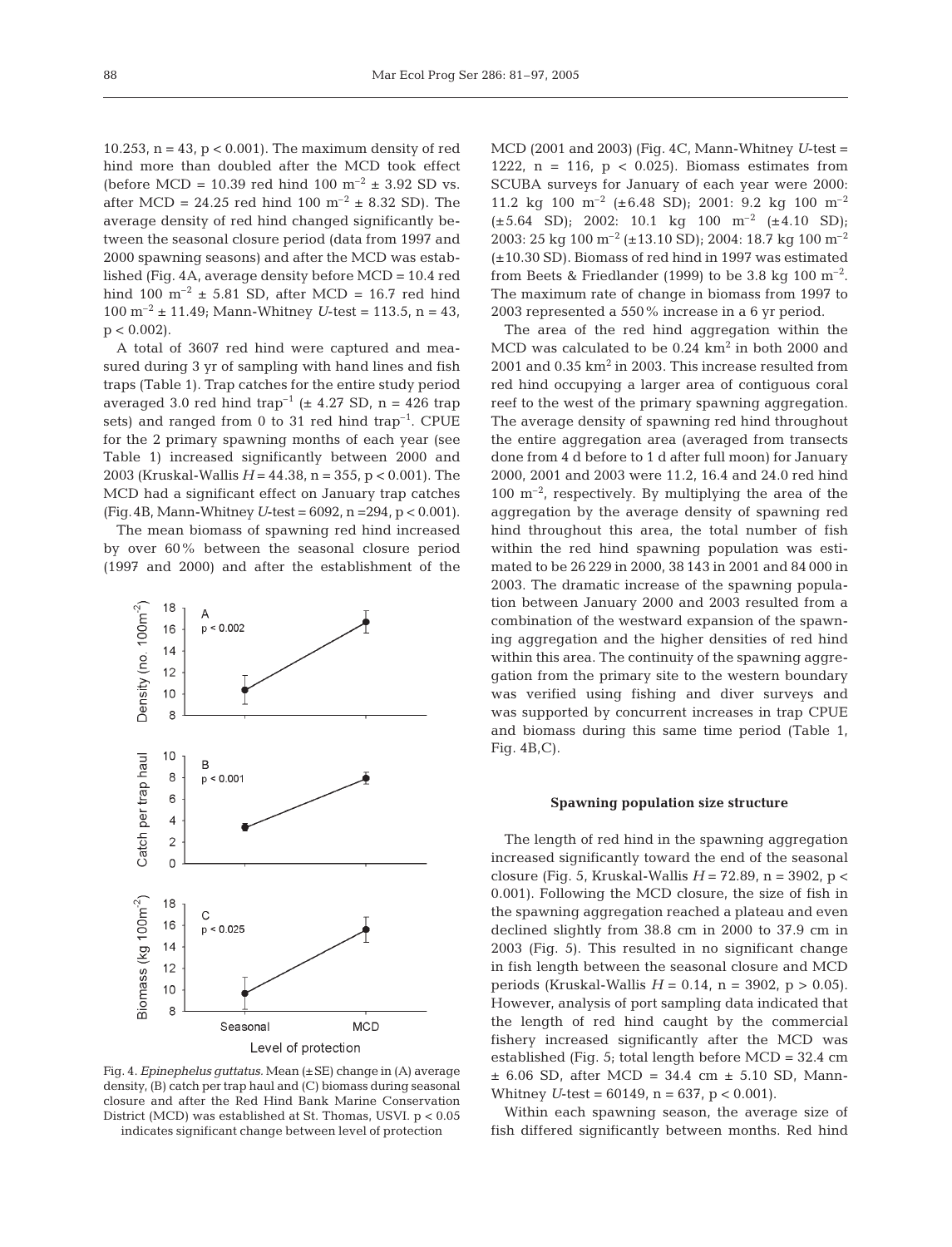

Fig. 5. *Epinephelus guttatus.* Mean (±SE) total length (cm) of St. Thomas red hind population over past 30 yr collected from port surveys (PORT) and red hind spawning aggregations (SPAG). Dashed vertical lines indicate start of seasonal closure in November 1990 and establishment of MCD in December 1999. Data recalculated from Olsen & LaPlace (1978), Sylvester et al. (1978), Morales-Santana (1984), Clavijo & Tobias (1985), Bohnsack et al. (1986), Clavijo et al. (1986), Beets & Friedlander (1992), Sadovy & Figuerola (1992), Sadovy et al. (1992), Cummings et al. (1997), Beets & Friedlander (1999), and National Marine Fisheries Service biostatistical data, Virgin Islands Division of Fish and Wildlife. Measurements in standard lengths (SL) were converted to total lengths (TL) using equation  $TL = 1.6415 + 1.1174$   $SL (r^2 = 0.98, n = 23; see$ second subsection of 'Materials and methods').

were consistently larger in December of each spawning season whether or not it was a primary spawning month (Fig. 6, Kruskal-Wallis, 1999 to 2000: *H* = 55.07, n = 783, p < 0.001; 2000 to 2001: *H* = 13.70, n = 1321, p < 0.001; and 2002 to 2003: *H* = 90.60, n=1383, p < 0.001). Between the years 2000, 2001 and 2003, the



Fig. 6. *Epinephelus guttatus*. Mean (±SE) total length (cm) of aggregating fish during each 3 mo spawning season in St. Thomas, USVI. Sample sizes are shown at base of bars; primary spawning months indicated in bold

size of fish remained largely unchanged during successive Decembers  $(p = 0.898)$ , decreased each January (Kruskal-Wallis *H* = 19.48, n = 2658, p < 0.001) and increased each February (Kruskal-Wallis *H* = 17.35,  $n = 604$ ,  $p < 0.001$ ). The data for February 2000 should be interpreted with caution since this was not a primary spawning month and the sample size was small (Fig. 6). Since January was the primary spawning month each season it had the largest sample size of any month and had a strong influence on the overall fish size among years. The decrease in fish length from 2000 to 2003 during this month (Fig. 6) most probably contributed to the overall decline in average fish length between years (Fig. 5).

The total length of fish collected by hand line was 0.8 cm larger than fish caught in traps in 2001 (hand line =  $38.6 \text{ cm} \pm 4.32 \text{ SD}$ , trap =  $37.8 \text{ cm} \pm 3.92 \text{ SD}$ , Kruskal-Wallis  $H = 8.72$ ,  $n = 1310$ ,  $p < 0.003$ ) and 2003 (hand line = 38.6 cm  $\pm$  4.81 SD, trap = 37.9 cm  $\pm$ 3.72 SD, Kruskal-Wallis *H* = 4.69, n = 1224, p < 0.03). The proportion of red hind caught with hand line declined from 78.5% in 2000 to 11.5% in 2003 (Table 1). This slight gear bias may have also contributed to the 0.9 cm decline in average fish length during this period (Fig. 5).

The dominant size class of red hind calculated from SCUBA transects was 31 to 40 cm during all 5 yr (Fig. 7). There was an annual trend of increasing dominance of the larger size classes (i.e. 31 to 40 and >41 cm) and a subsequent decrease of smaller size classes from 2000 to 2004. Red hind <10 cm in length were also observed by divers and were found in the regurgitated gut contents of 2 adult red hind, indicating that recruitment of juvenile red hind may actually be occurring on these deeper reefs.



Fig. 7. *Epinephelus guttatus*. Percent size distribution of fish estimated from diver transects conducted at the red hind bank, St. Thomas, USVI, during January spawning aggregations of each year  $(n = no$ . transects): 2000  $(n = 15)$ , 2001  $(n = 21)$ , 2002  $(n = 28)$ , 2003  $(n = 36)$ , 2004  $(n = 12)$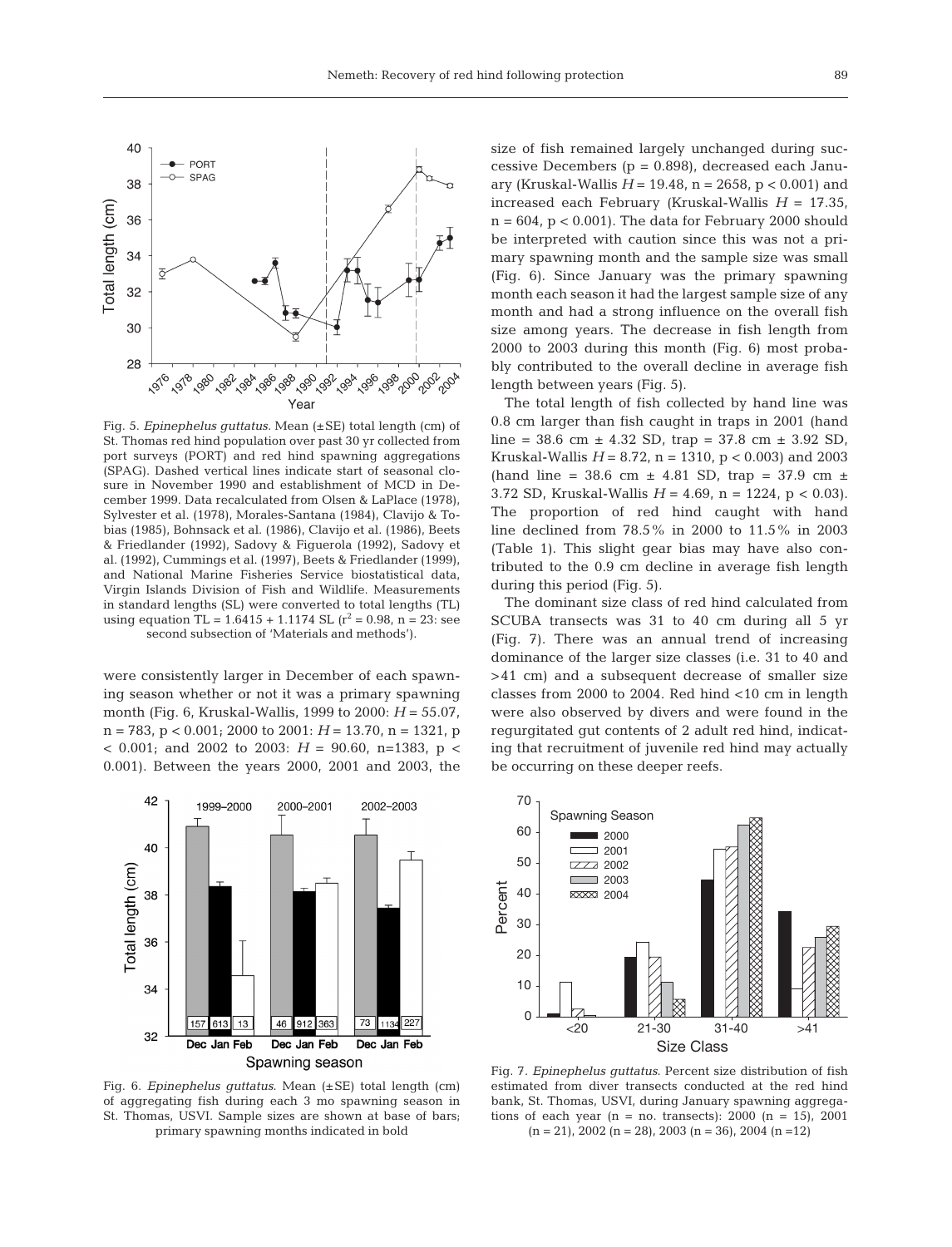Table 2. *Epinephelus guttatus*. Mean ± SD. Total length and weight of male and female red hind from St. Thomas spawning aggregation. Individual letters in multiple comparisons indicate significant differences among years ( $p < 0.05$ ). 1997 data from Beets & Friedlander (1999). n = number of fish

| Year   | Length $(cm)$<br>n |                 | p<br>n |     | Weight (g)       | р         |
|--------|--------------------|-----------------|--------|-----|------------------|-----------|
| Male   |                    |                 |        |     |                  |           |
| 1997   | 91                 | $40.7 \pm 2.66$ | А      | 91  | $1008 \pm 221.7$ | A         |
| 2000   | 106                | $41.8 + 3.90$   | B      | 76  | $1168 \pm 309.3$ | AR        |
| 2001   | 39                 | $41.4 + 1.71$   | AR     | 9   | $1174 + 182.4$   | AR        |
| 2003   | 49                 | $42.3 \pm 3.15$ | B      | 48  | $1199 \pm 286.6$ | B         |
| Female |                    |                 |        |     |                  |           |
| 1997   | 264                | $35.3 + 3.36$   | А      | 264 | $666 + 215.8$    | А         |
| 2000   | .51                | $39.4 + 3.31$   | В      | 10  | $865 + 248.0$    | B         |
| 2001   | 37                 | $34.6 + 3.11$   | А      | 21  | $721 + 205.5$    | AC        |
| 2003   | 139                | $36.4 + 3.42$   | А      | 118 | $821 \pm 253.6$  | $\subset$ |
|        |                    |                 |        |     |                  |           |

The greatest period of change observed in the average length of males and females occurred between 1997 and 2000 (Table 2). Although this time period represented the end of the seasonal closure, the establishment of the MCD also had a positive effect on the total length and weight of females (length before MCD  $= 35.4$  cm  $\pm 3.45$  SD, after MCD  $= 36.2$  cm  $\pm 3.43$  SD, Mann-Whitney *U*-test = 21757, n = 413, p < 0.018; weight before MCD =  $672$  g  $\pm$  219.7 SD, after MCD = 806 g ± 248.9 SD, Mann-Whitney *U*-test = 24916, n = 413,  $p < 0.001$ ). The maximum length of females increased from 43.9 cm to 44.5 cm over the study period (Fig. 8). Although the MCD had no effect on the average length or weight of males, their maximum size range increased dramatically from 48 cm in 1999–2000 to 54.6 cm in 2002–2003 (Fig. 8). An increase in the percentage of the youngest size classes of females in the 2002 to 2003 spawning season may be indicative of recruitment of young females into the spawning population. There was also a shift in the dominant size class of females from 36 cm in 1999–2000, to 36–38 cm in 2000–2001 to 38–40 in 2002–2003 (Fig. 8). Most interesting, was a decrease in the 42 cm size class of females in 2000 to 2001 and a subsequent increase in the 42 cm size class of males in 2002 to 2003 (Fig. 8), suggesting that a cohort of females may have changed sex during the previous 2 years to accommodate the recruitment of young females into the spawning population.

Growth rates, calculated from recaptured red hind, were greatest during the first 1 to 3 mo postspawning  $(0.18 \text{ mm d}^{-1} \pm 0.38 \text{ SD}, n = 74, \text{ mean days at liberty})$  $= 33.2$  d, range  $= 1$  to 77 d). Fish that were recaptured 6 to 36 mo after release had average growth rates of only 0.043 mm  $d^{-1} \pm 0.065$  or 15.7 mm yr<sup>-1</sup>  $(n = 31,$  mean days at liberty = 488 d, range = 138 to 1138 d).



Fig. 8. *Epinephelus guttatus*. Size-frequency distribution of St. Thomas, USVI, fish spawning aggregation by gender in 1999 and 2000 (mean size: female  $36.2 \text{ cm } \pm 3.56$ , n =  $51$ ; male  $41.8 \text{ cm } \pm 3.28$ , n = 106), 2000 and 2001 (mean size: female 36.4 cm  $\pm$  3.82, n = 37; male 43.5 cm  $\pm$  2.44, n = 39) and 2002 and 2003 (mean size: female  $36.5$  cm  $\pm 3.47$ , n =  $139$ ; male 42.3 cm  $\pm$  4.12, n = 49). *X*-axis labels show upper end of size range (i.e. 26 = 24.1 to 26 cm)

#### **Movement patterns and habitat usage**

Small-scale movement, habitat usage and population characteristics between full moon spawning periods were evaluated with 105 fish transects and 23 d of catchand-release fishing completed between January 4 and February 10, 2001. The emerging pattern showed that red hind aggregated at high densities during the week preceding the full moon, reached peak densities on the full moon, and that 50 to 80% of the population then dispersed for about 3 wk before reforming the aggregation (Fig. 9A). In late January 2001 large numbers of red hind were observed 50 to 100 m (or more) off the primary coral reef in areas composed of sand, rubble and patchreef habitat. A census of this area on January 31, 2001, verified this observation (Fig. 9A). Red hind that re-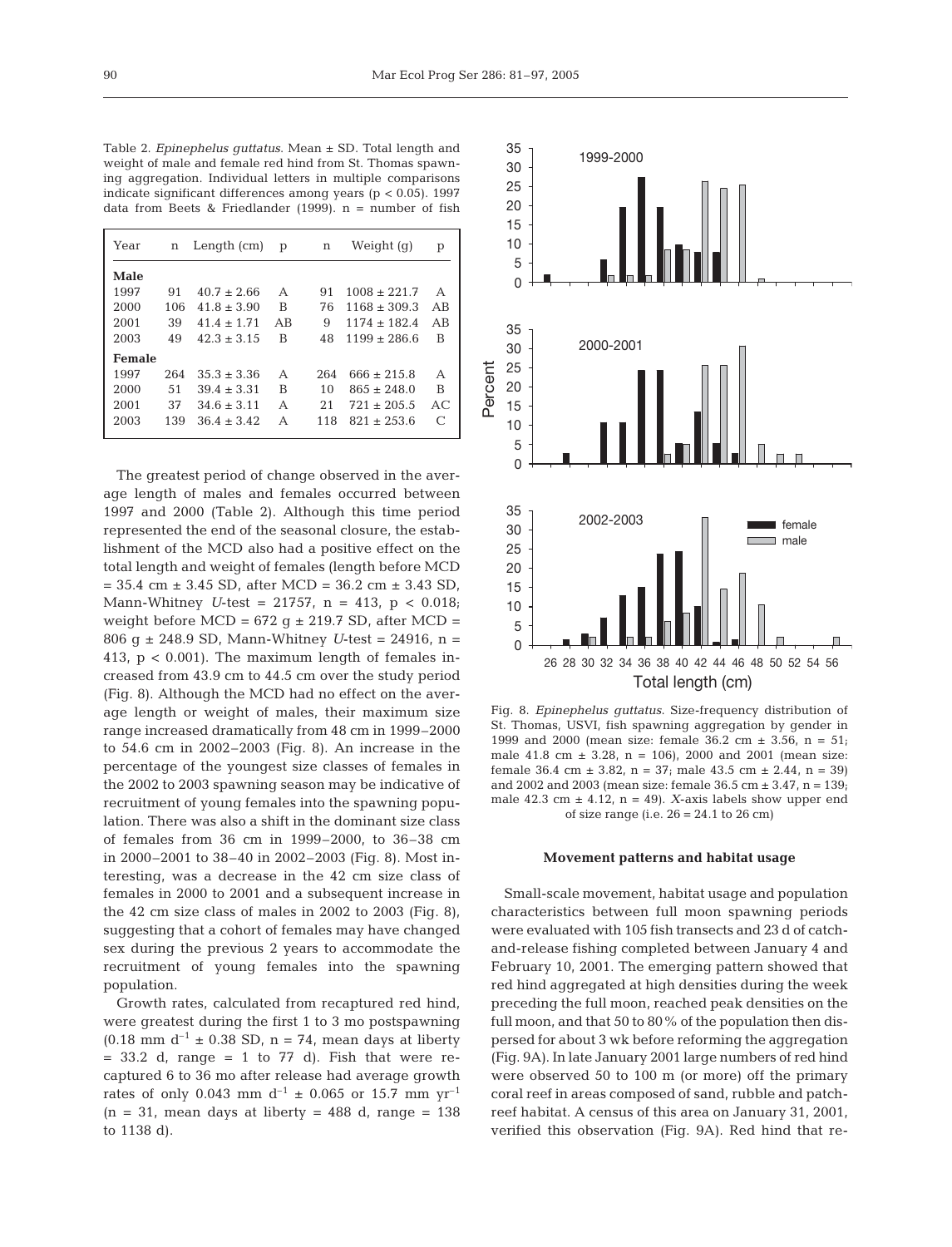

Fig. 9. *Epinephelus guttatus*. Results of intensive sampling of (A) mean  $(\pm SE)$  fish density from transects and (B) mean  $(\pm SE)$ total length measured during catch-and-release fishing between spawning peaks in January and February 2001 at St. Thomas USVI red hind bank spawning aggregation site. Arrows show dates of full moon. (O) sampling date that fish transects were made 100 m off the primary spawning coral habitat in an area of small patch reefs, sand and rubble

mained on the spawning aggregation site averaged  $42.1 \text{ cm } (\pm 1.02 \text{ SD})$ . Fish that were collected and measured between January 12 and 27 and on February 10 were significantly larger than the mean population size during spawning (repeated-measures ANOVA  $F_{(20,176)} = 13.686$ , p < 0.001, Fig. 9B). Based on size estimates of males and females (Table 2), these data suggest that females depart the spawning site while males remain until the next spawning period. Red hind had reformed the spawning aggregation on the primary coral reef spawning habitat 1 wk prior to the February full moon. Within 1 wk following the February full moon, the spawning population rapidly and completely departed from the spawning aggregation site (Figs. 2 & 9).

During the first 2 spawning seasons, 3004 fish were successfully tagged and released. Of these, 130 fish (4.3%) were recaptured either on the spawning grounds during subsequent sampling  $(n = 84)$  or were recaptured by fishermen outside the MCD  $(n = 46)$ and returned to the University of the Virgin Islands for reward; 8 tags were returned by commercial fisherman in Vieques, 1 from a commercial fisherman in St. Thomas, and the remaining tags by recreational fisherman. Although many St. Thomas commercial fishermen insisted that no tagged hind had been caught in traps, it leaves one skeptical of the actual participation from this sector of the fishery. Nearly 50% of red hind recaptured outside the MCD were caught within 4 mo of release (Fig. 10). The majority of red hind caught outside the MCD had migrated an average of 15.6 km  $(\pm 5.17 \text{ SD}, \text{range} = 6 \text{ to } 33 \text{ km})$ north and westward of the spawning site to their home territory (Fig. 1). Telemetry data confirmed this pattern. Of the 10 red hind that were tracked using acoustic tags, all moved westward following the coral reef ridges before the signal was lost. The maximum distance a fish was tracked was about 3 km. Based on the tag–recapture data, it was calculated that the red hind spawning aggregation south of St. Thomas draws fish from an area of at least 500 km2 .

#### **DISCUSSION**

The St. Thomas Red Hind Bank Marine Conservation District was closed seasonally in November 1990 and permanently in December 1999 to protect an important red hind *Epinephelus guttatus*



Fig. 10. *Epinephelus guttatus*. Number of tagged red hind recaptured in spawning aggregation within ( $n = 84$ ) and outside ( $n = 46$ ) St. Thomas MCD between December 1999 and March 2004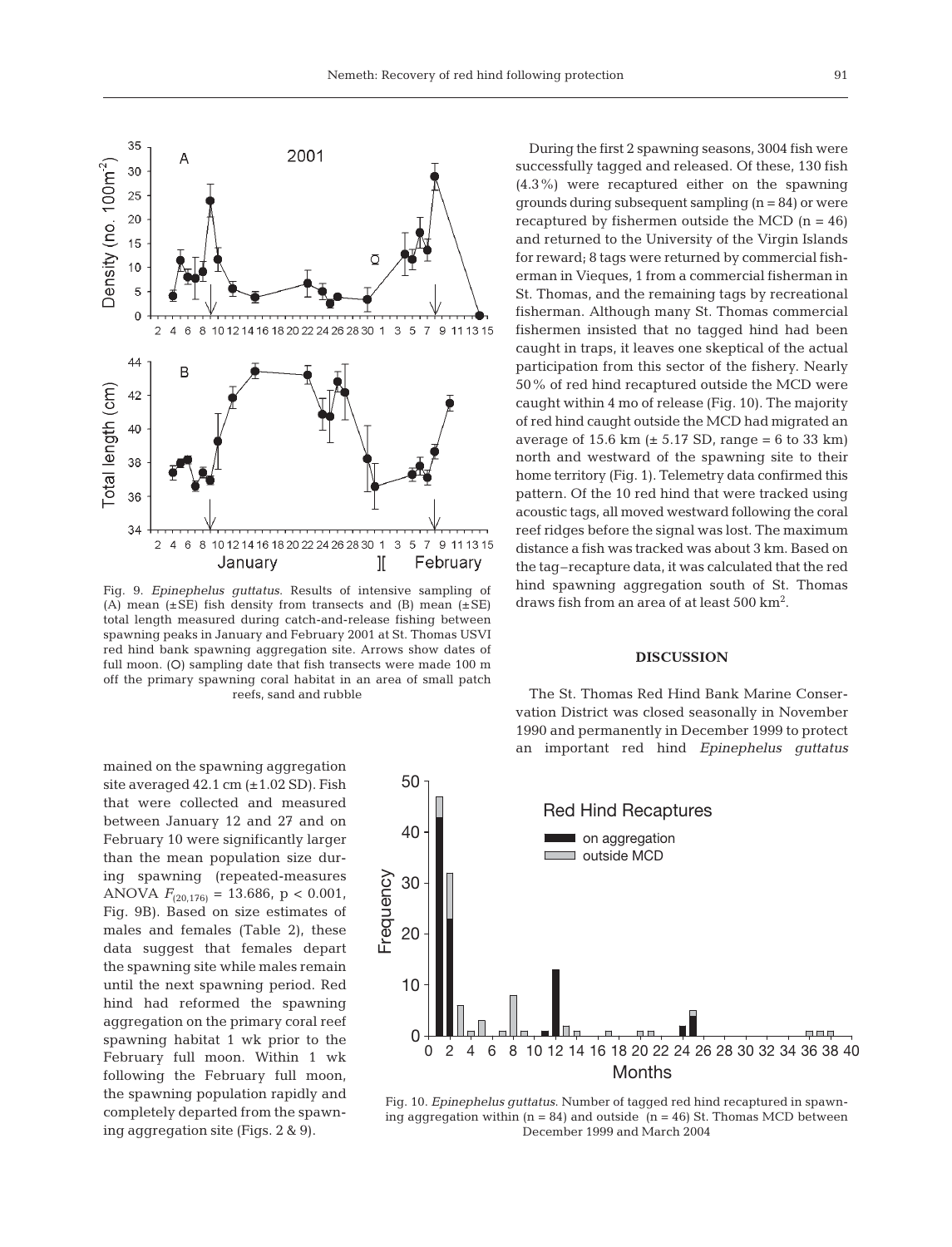spawning aggregation, to improve the declining red hind population and protect critical fisheries habitat. The seasonal closure resulted in impressive improvements in fish length and sex ratios of the spawning aggregation (Beets & Friedlander 1999). The establishment of the MCD following the seasonal closure provided a unique opportunity to examine the population response of a red hind spawning aggregation to this new management action and evaluate the effectiveness of a relatively large reserve (Halpern 2003) on the red hind fishery.

Since these management measures were implemented, the red hind spawning aggregation has shown positive trends in several population characteristics. Beets & Friedlander (1999) first collected density data on this red hind spawning aggregation in 1997, 7 yr after seasonal closure. During the last 3 yr of the seasonal closure, from 1997 to 2000, the density of the spawning population increased by over 200% (4.7 to 15.0 fish 100  $\text{m}^{-2}$ ) or about 66% yr<sup>-1</sup>. Following the establishment of the MCD, density and biomass of red hind increased 60% on average, whereas peak spawning densities more than doubled during a 3 yr period (Years 2000 to 2003). These values were supported by the fish trap catch rates which more than doubled after the MCD was established. Annual fluctuations in density were also apparent. The density of red hind peaked in both 2001 and 2003 but declined in the intervening years 2002 and 2004 (Fig. 3). Olsen & LaPlace (1978) and Sylvester et al. (1978) recorded a similar phenomenon, whereby the St. Thomas red hind spawning aggregation showed high abundances based on catch rates in both 1975 and 1977 spawning seasons, extremely low abundance during the 1976 spawning season and moderate abundance in the 1978 season. Olsen & LaPlace (1978) suggested that these changes in abundance were the result of both fishing mortality and the relocation of the spawning aggregation due to heavy fishing pressure and possibly subsequent predation pressure by sharks. The drop in density in 2002 and 2004 also followed increased catch-and-release fishing activity from my research in 2001 and 2003, but diver surveys and catch rates verified that the primary site of the spawning aggregation still had the highest densities and did not shift to a different location. Alternatively, this pattern may suggest a biannual difference in spawning cohort strength (odd years being the strong cohort), a phenomenon that is well-documented for some species of Pacific salmon (Bond 1996). The density of red hind during these peak spawning seasons in 2001 (January = 23.8 fish 100  $\text{m}^{-2}$  and February = 28.9 fish 100  $\text{m}^{-2}$ ) and 2003 (January = 39.72 fish 100  $\mathrm{m}^{-2}$ ) were the highest densities ever documented for a red hind spawning aggregation in the Caribbean. The average density of spawning red hind over the entire spawning area was 11.88, 14.91, 10.00, 27.08 and 19.31 red hind 100 m–2 for January 2000, 2001, 2002, 2003 and 2004, respectively. In 1984, Shapiro et al. (1993) recorded a peak density of 7.6 fish  $100 \text{ m}^{-2}$  with a mean of 3.8 fish  $100 \text{ m}^{-2}$  from a small red hind aggregation in SW Puerto Rico. The mean value for the Puerto Rico site is similar to the 4.7 fish 100  $m^{-2}$  reported from the St. Thomas MCD in 1997 (Beets & Friedlander 1999). However, the average density from the unprotected spawning aggregation in Puerto Rico dropped to 0.88 fish 100  $m^{-2}$  2 yr later (Shapiro et al. 1993), whereas the average density of the St. Thomas MCD had increased to 11.88 fish 100  $\mathrm{m}^{-2}$  3 yr later. This suggests that the heavily overfished St. Thomas spawning population was still in a state of recovery in 1997 and that continued protection from fishing mortality had been extremely beneficial to the population.

During the last 3 yr of seasonal closure, from 1997 (Beets & Friedlander 1999) to 2000, the average length of the spawning population showed a significant increase from 36.6 to 38.8 cm, or about 0.73 cm  $yr^{-1}$ . Although Beets & Friedlander (1999) used traps with smaller mesh  $(3.8 \text{ cm}^2 \text{ vs. } 5.1 \text{ cm}^2)$ , it probably did not influence the results, since red hind caught in both studies were all greater than 25 cm in total length. Most red hind smaller than 25 cm are not yet reproductively active (Sadovy et al. 1992) and would not have entered the spawning aggregation. In the years following the MCD closure, the average size of red hind actually decreased by 0.9 cm (from 38.8 to 37.9 cm) relative to the first year of sampling (Fig. 5). The decrease in average fish length may have been an artifact of sampling or a real change in the spawning population. Fish collected by hand line were 0.8 cm larger than fish caught with traps. Since the proportion of red hind caught by hand line decreased from 78.5% in 2000 to 11.5% in 2003 (Table 1) this size-related gear bias may have contributed to the 0.9 cm decline in average fish length during this period (Fig. 5). Alternatively, the decrease in fish length could have been effected by recruitment of small young females into the spawning population in 2003 (Fig. 8). A final alternative is that both gear bias and recruitment could have contributed to the slight decline in fish size from 2000 to 2003.

Beets & Friedlander (1999) calculated that the area utilized by the red hind aggregation in 1997 was between  $0.1$  to  $0.24 \text{ km}^2$ , the latter being comparable to the area calculated by the surveys in January 2000 and  $2001$  (0.24  $\text{km}^2$ ). Based on these calculations, total spawning population size ranged between 4700 to 11 280 fish in 1997 compared to 26 229 red hind in 2000, 38 143 in 2001 and an astonishing 84 000 in 2003. The dramatic increase in the estimated population size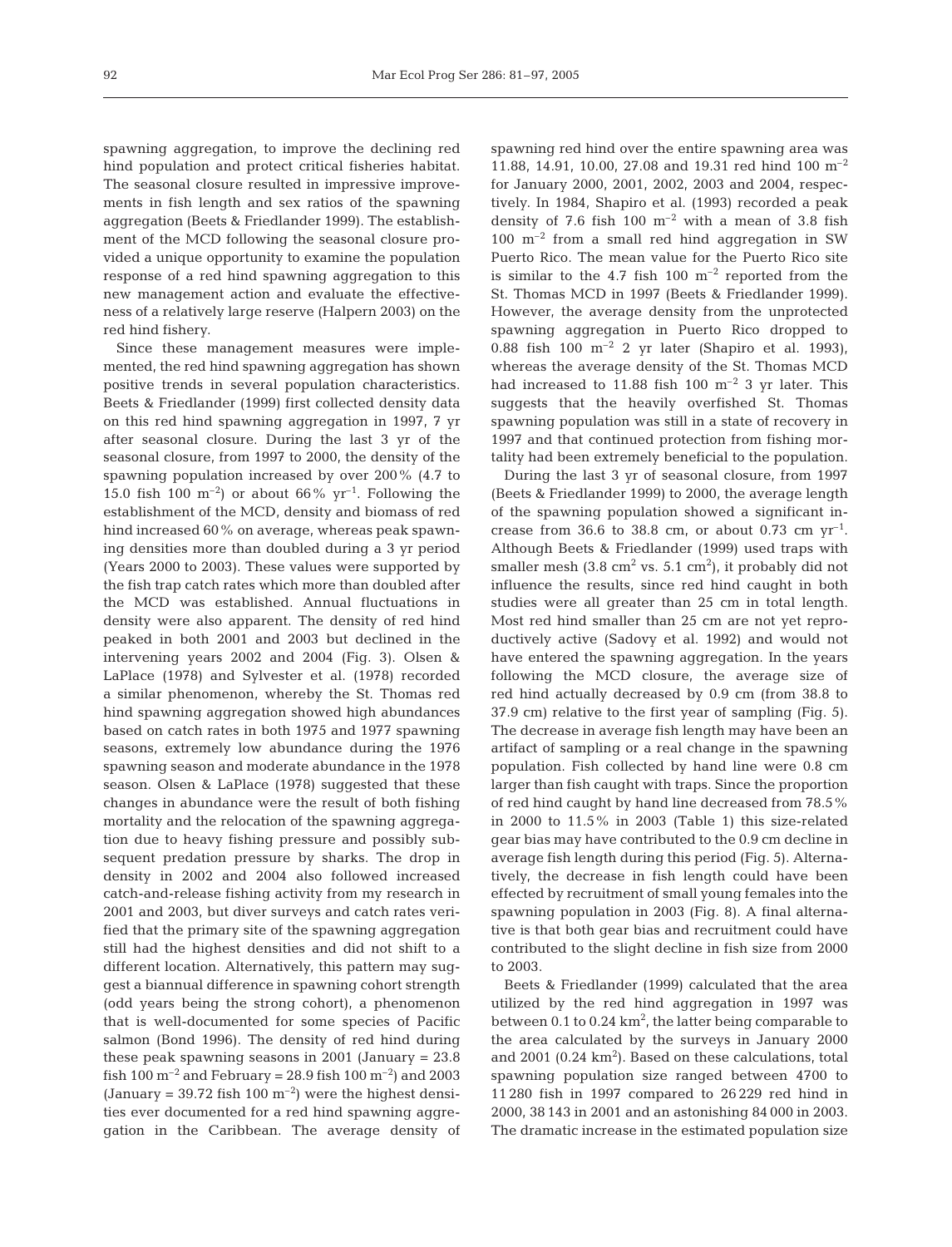of the red hind aggregation in 2003 resulted from both a westward expansion of the spawning aggregation and an increase in red hind density throughout this area. Prior to this study, most red hind spawning aggregations were thought to be small, ranging in size from 750 to 3000 fish (Shapiro 1987, Shapiro et al. 1993, Levin & Grimes 2002) and occupying a spawning area of 0.01 km<sup>2</sup>. These early estimates were based on heavily fished aggregations in Puerto Rico. The population size estimates documented for the marine protected area in St. Thomas far exceed these values and begin to rival species such as Nassau grouper, for which up to 30 000 individuals have been reported in a single aggregation (Smith 1972).

One explanation for the dramatic increase in red hind density after establishment of the MCD is that the efficiency of the fishery to catch red hind had been substantially decreased. Prior to the year-round closure in December 1999, fishermen could begin fishing within the MCD immediately following the closed spawning season which lasted from December through February. Based on the telemetry data, fish departing the spawning site most probably follow the relatively narrow (<200 m) coral reef ridges to the west and east, which afford groupers shelter from predation, before dispersing to their home sites. Strategic placement of traps along these migratory pathways may have had a significant impact on the spawning population as they departed the spawning site (Johannes 1981). Once fish dispersed from the spawning aggregation, the efficiency of fishing gear to capture large numbers of red hind was reduced, resulting in greater escapement from the commercial fishery. The year-round closure and the relatively large size of the MCD eliminated a potential fishing mortality bottleneck by allowing red hind to depart the aggregation in relative safety before dispersing to areas outside the reserve boundaries. Based on the tag-recapture data, the majority of red hind traveled about 15 km northwest to a rocky reef area around Sail Rock, St. Thomas (Fig. 1). Other fish were recaptured from 6 km to at least 33 km from the aggregation site, creating a source population area of at least 500 km<sup>2</sup>. These migration distances are comparable, if slightly higher, than those reported for red hind in SW Puerto Rico which dispersed 10 to 18 km from the spawning aggregation (Colin et al. 1987, Sadovy et al. 1992).

Another alternative is that the spawning aggregation may be composed largely of fish resident in the closed area, which now offers continued protection of red hind that remain on the shelf-edge reefs. Several studies in Puerto Rico found that red hind females migrate to shallower inshore areas, while males remain on the deeper offshore reefs (Shapiro 1987, Sadovy et al. 1994b). Commercial fishing on the deep

offshore reefs after the seasonal closure ended may have had a proportionally greater impact on male red hind relative to females, which dispersed over wider areas. However, Nemeth & Quandt (2004) found that, between the months of March and September, red hind densities on coral reef sites within the MCD  $(n = 8)$ were lower than at non-MCD  $(n = 8)$  sites  $(0.24$  vs. 0.42 red hind 100  $m^2$ , respectively). At this time it is unknown what proportion of the spawning population remains in non-coral reef habitats within the boundaries of the MCD. However, it is interesting that many tagged red hind were caught in a coral reef area within 6 km of the northwestern edge of the MCD. Of these fish, 3 were recaptured only 1.5 km outside the northwest corner of the MCD. This coral reef area extends into the MCD and may provide suitable habitat for red hind departing the spawning aggregation.

A final alternative to explain the significant increase in density, especially in 2003, is that a large cohort of young females recruited into the spawning population (Fig. 8). Sadovy et al. (1992) estimated that red hind from the St. Thomas region can grow to nearly 20 cm within 12 to 15 mo post-settlement and that up to 50% of red hind females within a population can reach sexual maturity within 3 yr. Growth rates in this study  $(1.2 \text{ to } 4.8 \text{ cm yr}^{-1})$  were similar to rates for red hind in Puerto Rico (1.2 to  $9.6 \text{ cm yr}^{-1}$ , Sadovy et al. 1992). A cohort of young females could theoretically have been the result of increased reproductive output of the St. Thomas red hind aggregation during the Year 2000 spawning season. The larger size and number of red hind within this spawning population represents a substantial increase in fecundity over previous years. The estimated egg production for red hind females at 36 cm (i.e. mean size of females in St. Thomas) could produce over 500 000 eggs female<sup>-1</sup>, and older, larger females that reach 40 cm in length can produce over 1 000 000 eggs (Olsen & LaPlace 1978, Thompson & Munro 1978, Sadovy et al. 1992, Whiteman et al. 2005). With the greatly increased reproductive output of females, subsequent larval recruitment and rapid growth rates of juveniles, one could expect larger cohorts of young females to enter the St. Thomas spawning aggregation in future years if self-recruiting occurs. Substantial increases in reproductive output is a major benefit of protected spawning populations of fish and invertebrates (Bohnsack 1992, Palsson & Pacunski 1995, Kelly et al. 2000, Roberts et al. 2001, Gell & Roberts 2003, Willis et al. 2003).

Protection of the St. Thomas red hind spawning aggregation seems to have had positive effects on the red hind population around St. Thomas. Based on a review of the literature and biostatistical data from port landings, the average length of red hind from the commercial catch has steadily increased and tracked the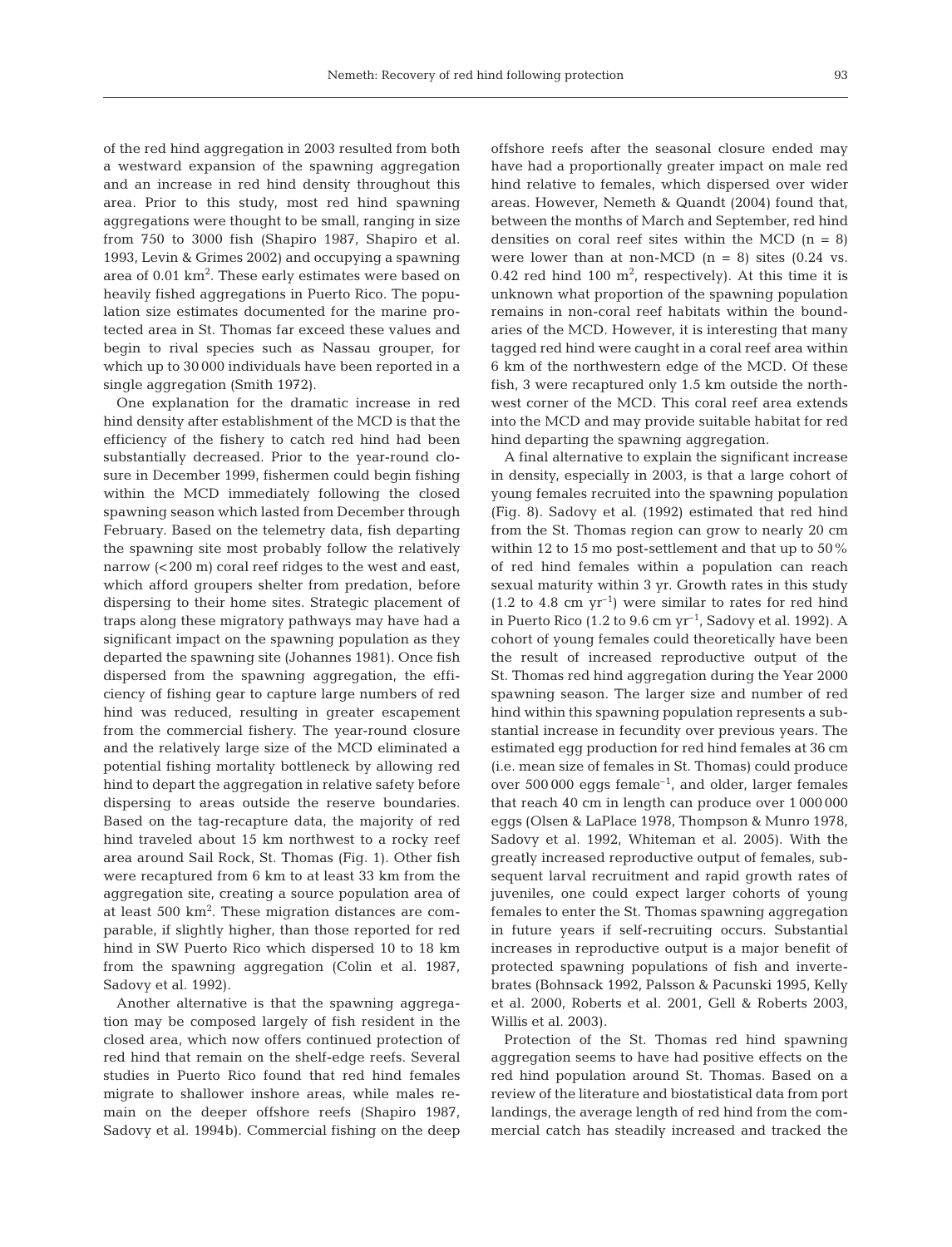average length of the spawning population (Fig. 5). The lengths of red hind from commercial landings were typically smaller than catches from the spawning aggregation, since the commercial catch includes subadult fish from inshore waters which tend to be smaller (Olsen & LaPlace 1978, Shapiro et al. 1993). The predominant factor affecting the size and abundance of groupers among diverse areas in the Caribbean is fishing pressure (Sluka et al. 1997, Chiappone et al. 2000). Thompson & Munro (1978) reported that the mean size of red hind in intensely fished nearshore areas of Jamaica versus offshore oceanic banks was 26 and 33 cm TL, respectively. With a reduction in fishing pressure of the red hind spawning aggregation in St. Thomas, the average size of red hind at the spawning aggregation steadily increased from a low of 29.5 cm in 1988 (Beets & Friedlander 1999) to nearly 39 cm 12 yr later (this study, Fig. 5). A concurrent increase in length of the red hind population outside the aggregation was clearly evident and increased significantly after the MCD was established (Fig. 5). Interviews with commercial and recreational fishermen around St. Thomas by the author during the past several years highlighted a general perception that the red hind being caught now are larger than before the MCD was established.

The results reported in this paper indicate that seasonal protection of the red hind spawning aggregation allowed the spawning population to rebound relatively rapidly from overfishing in terms of size, density and sex ratios. Permanent protection of large areas surrounding the spawning habitat provided additional benefits toward increasing spawning stock density and biomass as well as maintaining sex ratios between 3 and 5 females per male (Whiteman et al. 2005). Other factors which may have contributed to these changes include change in fishing effort or gear and the implementation of other fishery regulations. The number of licensed commercial fishermen in the Virgin Islands has been stable for over 15 yr (Tobias 1997, B. Kojis pers. comm.), whereas effort in trap-fishing doubled in St. Thomas from 1985 to 1996 (unpubl. data from NMFS biostatistical database). This increase in effort has apparently not influenced the red hind population. Between 1997 and 1999 fish traps with 3.8  $\text{cm}^2$  $(1.5 \text{ inch}^2)$  square mesh were phased-out in St. Thomas (but not St. Croix) and replaced by traps with  $5.1 \text{ cm}^2$  $(2.0 \text{ inch}^2)$  square mesh. This change may have increased escapement of smaller red hind, but the effect on the larger sized fish comprising the spawning population was probably minor, as evidenced by the lack of difference in minimum-sized fish caught by traps used in Beets & Friedlander (1999) and this study. St. Croix also has a red hind spawning aggregation that has been seasonally protected since 1995. The sizes of red hind in the spawning aggregation and in the commercial catch have been declining and are considerably smaller (32.3 and 27.6 cm, respectively) than red hind in the St. Thomas region (Nemeth unpubl. data). These factors suggest that the establishment of the MCD has been the primary stimulant for maintaining and improving the St. Thomas red hind spawning population, a finding which corroborates many studies on the benefits of using marine fishery reserves (MFR) as a management strategy (Pauly 1979, Roberts & Polunin 1991, 1993, Russ 1991, Roberts 1995, Bohnsack 1996, Gell & Roberts 2003).

Because red hind spawn in smaller social groups  $(3$  to 5 fish<sup>-1</sup> group) than the large social groups of 1000s to 10 000s of fish formed by other species like Nassau groupers *Epinephelus striatus* (Smith 1972, Olsen & LaPlace 1978), it is likely that red hind spawning populations are impacted less by short-term fishing pressure (Colin et al. 1987) and may show more rapid recovery once fishing is reduced. After the collapse of the Nassau grouper fishery in Virgin Islands (Olsen & LaPlace 1978) the red hind became the dominant grouper in the local fishery (Cummings et al. 1997). The change in catch composition from larger to smaller individuals and/or larger species being replaced by smaller species is well-documented (Luckhurst 1996, Chiappone et al. 2000). While Nassau grouper reach 850 to 950 mm (Olsen & LaPlace 1978, Colin et al. 1987, Colin 1992), red hind reach maximum lengths around 500 to 550 mm (Olsen & LaPlace 1978, Thompson & Munro 1978, Colin et al. 1987, Sadovy et al. 1992), although specimens from 620 to 720 mm have been recorded (Smith 1971, Randall 1983, Luckhurst et al. 1992). Whether the Nassau grouper will be able to reclaim its historical spawning site within the MCD (Olsen & LaPlace 1978) will require long-term monitoring efforts.

Other behavioral aspects of fish within spawning aggregations may also influence effects of differential fishing mortality. For example, males of many grouper species, including red hind, remain higher in the water column defending spawning territories or displaying to potential mates (Colin et al. 1987, Gillmore & Jones 1992). Sex and/or size-selective fishing mortality in spawning aggregations will occur when these more behaviorally dominant males take baited hooks more frequently than females (Gillmore & Jones 1992, Levin & Grimes 2002). Moreover, Levin & Grimes (2002) suggested that sex-changing female groupers of exploited populations may adopt stereotypical male behavior during the spawning season, making them more vulnerable to fishing and further disrupting reproduction.

Another example of the influence of behavior includes gender-biased small-scale movement patterns of aggregating groupers during the spawning season.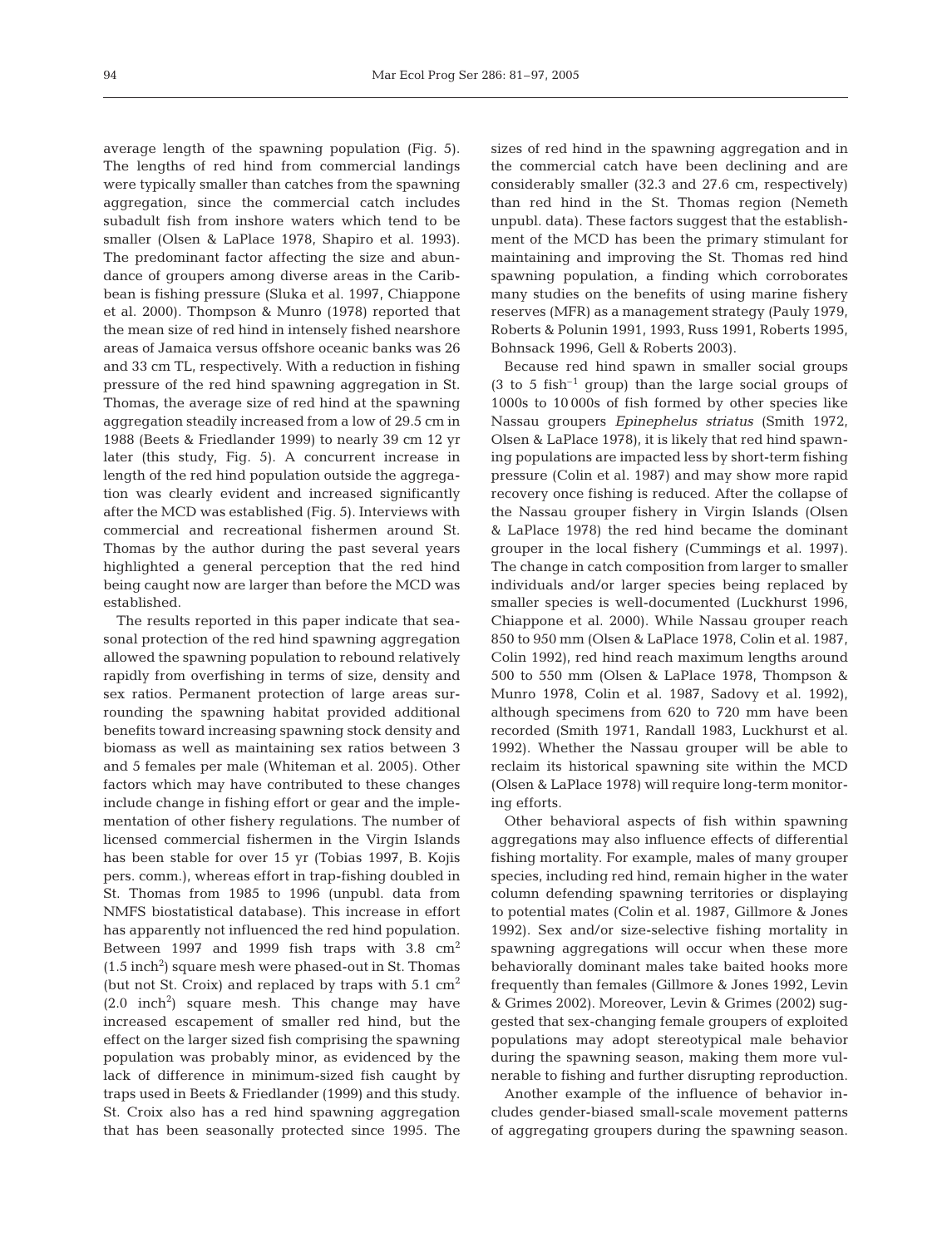My data suggest that male red hind arrive early at the spawning aggregation site (i.e. December) and stay on-site between spawning peaks. Thus, short-term seasonal closures, from 1 to 2 mo, that protect only the primary spawning month may make a large portion of the spawning population, especially males, vulnerable to fishing mortality. Between spawning peaks, a substantial portion (50 to 80%) of red hind disperses short distances (at least 100 m) into adjacent habitats (see Fig. 9). Size-frequency analysis suggests that most of these fish are probably females (fish < 40 cm TL). However, it is unknown what proportion of these fish seen in adjacent habitats were from the same group of spawning individuals that dispersed temporarily between full moon spawning events versus new arrivals waiting for the next full moon spawning event. If red hind and other larger grouper species disperse considerable distances between spawning peaks, then the size and placement of MPA boundaries may not provide sufficient protection from fishing if fish disperse beyond MPA boundaries during the spawning season. These findings suggest that the design of marine fishery reserves must take into account not only critical fish habitats but also the important life-history attributes that may exacerbate fishing mortality effects on protogynous species.

In the light of my findings, the potential economic and conservation benefits of establishing the Red Hind Bank Marine Conservation District to the Virgin Islands are becoming evident. Continued protection of the red hind spawning aggregation will mean greater reproductive output for this species and better catches in the near future for commercial fishermen of the Virgin Islands and eastern Puerto Rico. Most importantly, interviews with commercial and recreational fishermen indicate that a noticeable increase in the size and abundance of red hind has occurred over the past few years. The perception that the MCD is enhancing the local fishery may facilitate a positive change in social attitude and behavior toward the acceptance of marine fisheries reserves (Roberts 2001) and highlight the regional fishery benefits associated with protecting spawning aggregations.

*Acknowledgements.* This research was supported by research grants to R. Nemeth from NOAA/NMFS MARFIN program (NA97FF0348), National Fish and Wildlife Foundation (399-210), Puerto Rico Sea Grant Program (R-101-1-02) and National Institute of Health MBRS-SCORE (1 S06 GM066923-01). This work could not have been conducted without the help of research divers A. Quandt, L. Requa, S. Herzlieb, S. Kadison, E. Whiteman and J. Blondeau. Special thanks to K. Turbe for his fishing expertise and knowledge, to the US Virgin Islands Division of Fish and Wildlife for use of equipment, and to C. Jennings for technical guidance. I greatly appreciate the cooperation and vessel support of commercial fishers K. Campbell and E. Bryan and his crew of the 'Feel Good II'. Thanks to the fishermen who participated in the tag-reward program by returning tags. Critical reviews by E. Whiteman and 3 anonymous reviewers greatly improved this manuscript. Finally, the author is grateful for the biostatistical data provided by the National Marine Fisheries Service and the Virgin Islands Division of Fish and Wildlife.

#### LITERATURE CITED

- Aguilar-Perera A, Aguilar-Davila W (1996) A spawning aggregation of Nassau grouper *Epinephelus striatus* (Pisces: Serranidae) in the Mexican Caribbean. Environ Biol Fish 45:351–361
- Alcala AC (1988) Effects of marine reserves on coral fish abundance's and yields of Phillipine coral reefs. Ambio 17: 194–199
- Allison G, Lubchenco J, Carr MH (1998) Marine reserves are necessary but not sufficient for marine conservation. Ecol Appl 8:S79–S92
- Appeldoorn RS, Lindeman KC (2003) A Caribbean-wide survey of marine reserves: spatial coverage and attributes of effectiveness. Gulf Caribb Res 14:139–154
- Beets J, Friedlander A (1992) Stock analysis and management strategies for red hind, *Epinephelus guttatus*, in the U.S. V. I. Proc 42nd Gulf Caribb Fish Inst 42:66–79
- Beets J, Friedlander A (1997) Evaluation of the spawning aggregation closure for red hind *(Epinephelus guttatus)*, St. Thomas, US Virgin Islands. Caribbean Fisheries Management Council, San Juan, p 17
- Beets J, Friedlander A (1999) Evaluation of a conservation strategy: a spawning aggregation closure for red hind, *Epinephelus guttatus*, in the US Virgin Islands. Environ Biol Fish 55:91–98
- Bohnsack JA (1992) Reef resource habitat protection: the forgotten factor. Mar Recreational Fish 14:117–129
- Bohnsack JA (1996) Maintenance and recovery of reef fishery productivity. In: Roberts C (ed) Reef fisheries. Chapman and Hall, London, p 283–313
- Bohnsack JA (1998) Application of marine reserves to reef fisheries management. Austr J Ecol 23:298–304
- Bohnsack JA (2000) A comparison of short-term impacts of no-take marine reserves and minimum size limits. Bull Mar Sci 66:635–650
- Bohnsack JA, Harper DE (1988) Length-weight relationships of selected marine reef fishes from the southeastern United States and the Caribbean. NOAA Tech Memo NMFS-SEFC-215:31
- Bohnsack JA, Sutherland D, Brown A, Harper D, McClellan D (1986) An analysis of the Caribbean biostatistical database for 1985. Contribution No. CRD-86/87, NMFS-SEFC, US Department of Commerce Coastal Resources Division, Miami, FL, p 10
- Bond CE (1996) Biology of fishes, 2nd edn. Brooks/Cole, Pacific Grove, CA
- Chiappone M, Sluka R, Sealey KS (2000) Groupers (Pisces: Serranidae) in fished and protected areas of the Florida Keys, Bahamas and northern Caribbean. Mar Ecol Prog Ser 198:261–272
- Claro R, Lindeman KC (2003) Spawning aggregation sites of snapper and grouper species (Lutjanidae and Serranidae) on the insular shelf of Cuba. Gulf Caribb Res 14:91–106
- Claro R, Baisre JA, Lindeman KC, Garcia-Arteaga (2001) Cuban fisheries: historical trends and current status. In: Parenti LR (ed) Ecology of the marine fishes of Cuba. Smithsonian Institution, Washington, DC, p 194–219
- Clavijo IE, Tobias WJ (1985) Virgin Islands commercial fish-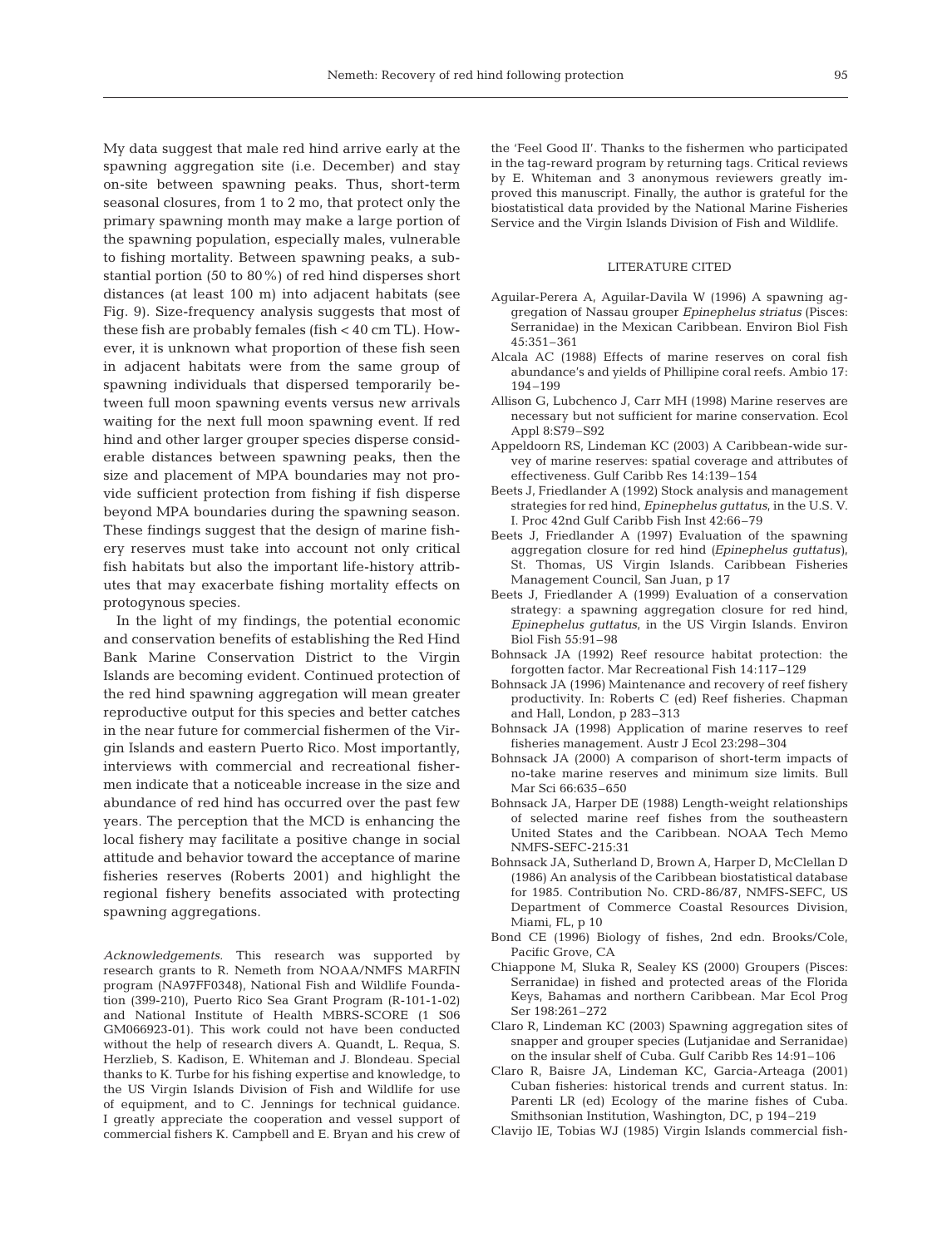eries research and development project. April 1, 1984 to March 31 1985. Annual Report PL 88-309. Project No. 2-411-R-1, National Marine Fisheries Service, St. Petersburg, FL, p 15

- Clavijo IE, Tobias WJ, Jennings CA (1986) Virgin Islands commercial fisheries research and development project. April 1, 1985 to March 31 1986. Annual report Project No. 2-411-R-2, PL 88-309, National Marine Fisheries Service, St. Petersburg, FL, p 15
- Colin PL (1992) Reproduction of Nassau grouper, *Epinephelus striatus* (Pisces: Labroidei) and its relationship to environmental conditions. Environ Biol Fish 34:357–377
- Colin PL, Shapiro DY, Weiler D (1987) Aspects of the reproduction of two groupers, *Epinephelus guttatus* and *E. straitus* in the West Indies. Bull Mar Sci 40:220–230
- Council Caribbean Fisheries Management (CFM) (1985) Fishery management plan: final environmental impact statement and draft regulatory impact review for the shallow-water reef fish fishery of Puerto Rico and the US Virgin Islands. Report No. PL-94-265 (MFCMA), National Marine Fisheries Service, San Juan, p 69
- Cummings NJ, Parrack ML, Zweifel JW (1997) The status of red hind and coney in the U.S. Virgin Islands between 1974 and 1992. Proc 49th Gulf Caribb Fish Inst, 49:354–397
- Domeier ML, Colin PL (1997) Tropical reef fish spawning aggregations: defined and reviewed. Bull Mar Sci 60: 698–726
- Gell FR, Roberts CM (2003) Benefits beyond boundaries: the fishery effects of marine reserves. Trends Ecol Evol 18: 448–455
- Gillmore RG, Jones RS (1992) Color variation and associated behaviors in the Epinepheline groupers, *Myteroperca microlepis* (Goode and Bam) and *M. phenax* (Jordan and Swain). Bull Mar Sci 51:84–103
- Halpern BS (2003) The impact of marine reserves: Do reserves work and does reserve size matter? Ecol Appl 13: S117–S137
- Halpern BS, Warner RR (2002) Marine reserves have rapid and lasting effects. Ecology 5:361–366
- Heyman WD, Graham RT, Kjerfve B, Johannes RE (2001) Whale sharks *Rhincodon typus* aggregate to feed on fish spawn in Belize. Mar Ecol Prog Ser 215:275–282
- Johannes RE (1978) Reproductive strategies of coastal marine fishes in the tropics. Envir Biol Fish 3:65–84
- Johannes RE (1981) Words of the lagoon. Fishing marine lore in the Palau district of Micronesia. University of California, Los Angeles
- Johannes RE (1989) Spawning aggregations of the grouper, *Plectropomus areolatus* (Ruppel) in the Solomon Islands. Proc 6th Int Coral Reef Symp 2:751–755
- Kelly S, Scott D, MacDiarmid AB, Babcock RC (2000) Spiny lobster, *Jasus edwardsii* recovery in New Zealand marine reserves. Biol Conserv 92:359–369
- Kramer DL, Chapman MR (1999) Implications of fish home range size and relocation for marine reserve function. Environ Biol Fish 55:65–79
- Levin PS, Grimes CB (2002) Reef fish ecology and grouper conservation and management. In: Sale PF (ed) Coral reef fishes, dynamics and diversity in a complex ecosystem. Academic Press, New York, p 377–390
- Lindeman KC, Pugliese R, Waugh GT, Ault JS (2000) Developmental patterns within a multispecies reef fishery: management applications for essential fish habitats and protected areas. Bull Mar Sci 33:929–956
- Luckhurst BE (1996) Trends in commercial fishery landings of groupers and snappers in Bermuda from 1975 to 1992 and

associated fishery management issues. In: Pauly D (ed) Biology, fisheries and culture of tropical groupers and snappers. International Center for Living Aquatic Resources Management (ICLARM), Manila, p 277–288

- Luckhurst BE, Barnes J, Sadovy Y (1992) Record of an unusually large red hind, *Epinephelus guttatus* (Serranidae), from Bermuda with comments on its age. Bull Mar Sci 51: 267–270
- McClanahan TR, Kaunda-Arara B (1996) Fishery recovery in a coral-reef marine park and its effects on the adjacent fishery. Conserv Biol 10:1187–1199
- McClanahan TR, Mangi S (2000) Spillover of exploitable fishes from a marine park and its effects on the adjacent fishery. Ecol Appl 10:1792–1805
- Morales-Santana I (1984) Report on the reef fish size frequency survey July–September, 1983, Caribbean Fisheries Management Council, San Juan, p 18
- Munro JL (1996) The scope of tropical reef fisheries and their management. In: Roberts C (ed) Reef fisheries. Chapman Hall, London, p 1–14
- Nemeth R, Quandt A (2004) Differences in fish assemblage structure following the establishment of the Marine Conservation District, St. Thomas US Virgin Islands. Proc 56th Gulf Caribb Fish Inst (in press)
- Olsen DA, LaPlace JA (1978) A study of Virgin Islands grouper fishery based on a breeding aggregation, Proc 31st Gulf Caribb Fish Inst 31:130–144
- Palsson WA, Pacunski RE (1995) The response of rocky reef fishes to harvest refugia in Puget Sound Puget Sound. Research '95, Wash Department of Fish and Wildlife, Olympia, WA
- Pauly D (1979) Theory and management of tropical multi-species stocks: a review with emphasis on South East Asian demersal fisheries ICLARM Stud Rev 1:35
- PDT (Plan Development Team) (1990) The potential of marine fishery reserves for reef fish management in the US Soutern Atlantic. Report No. NMFS-SEFC-261, NOAA, National Marine Fisheries Service, Miami, FL
- Potts JC, Manooch CS (1995) Age and growth of red hind collected from North Carolina through the Dry Tortugas, Florida. Bull Mar Sci 56:784–795
- Randall JE (1983) Caribbean reef fishes, 2nd. TFH, Neptune, NJ
- Roberts CM (1995) Effects of fishing on the ecosystem structure of coral reefs. Conserv Biol 9:988–995
- Roberts CM (1996) Settlement and beyond: population regulation and community structure of reef fishes. In: Roberts C (ed) Reef fisheries. Chapman & Hall, London, p 85–112
- Roberts CM (1997) Ecological advice for the global fisheries crisis. Trends Ecol Evol 12:35–38
- Roberts CM, Polunin NVC (1991) Are marine reserves effective in management of marine fisheries? Rev Fish Biol Fish 1:65–91
- Roberts CM, Polunin NVC (1993) Marine reserves: simple solutions to managing complex fisheries? Ambio 22: 363–368
- Roberts CM, Bohnsack JA, Gell F, Hawkins PJ, Goodridge R (2001) Effects of marine reserves on adjacent fisheries. Science 294:1920–1923
- Russ GR (1991) Coral reef fisheries: effects and yields. In: Sale PF (ed) The ecology of fishes on coral reefs. Academic, San Diego, CA, p 601–635
- Sadovy Y (1994) Grouper stocks of the western Atlantic: the need for management and management needs. Proc 43rd Gulf Caribb Fish Inst, 43:43–65
- Sadovy Y (1996) Reproduction in reef fishes. In: Roberts C (ed) Reef fisheries. Chapman & Hall, London, p 15–59